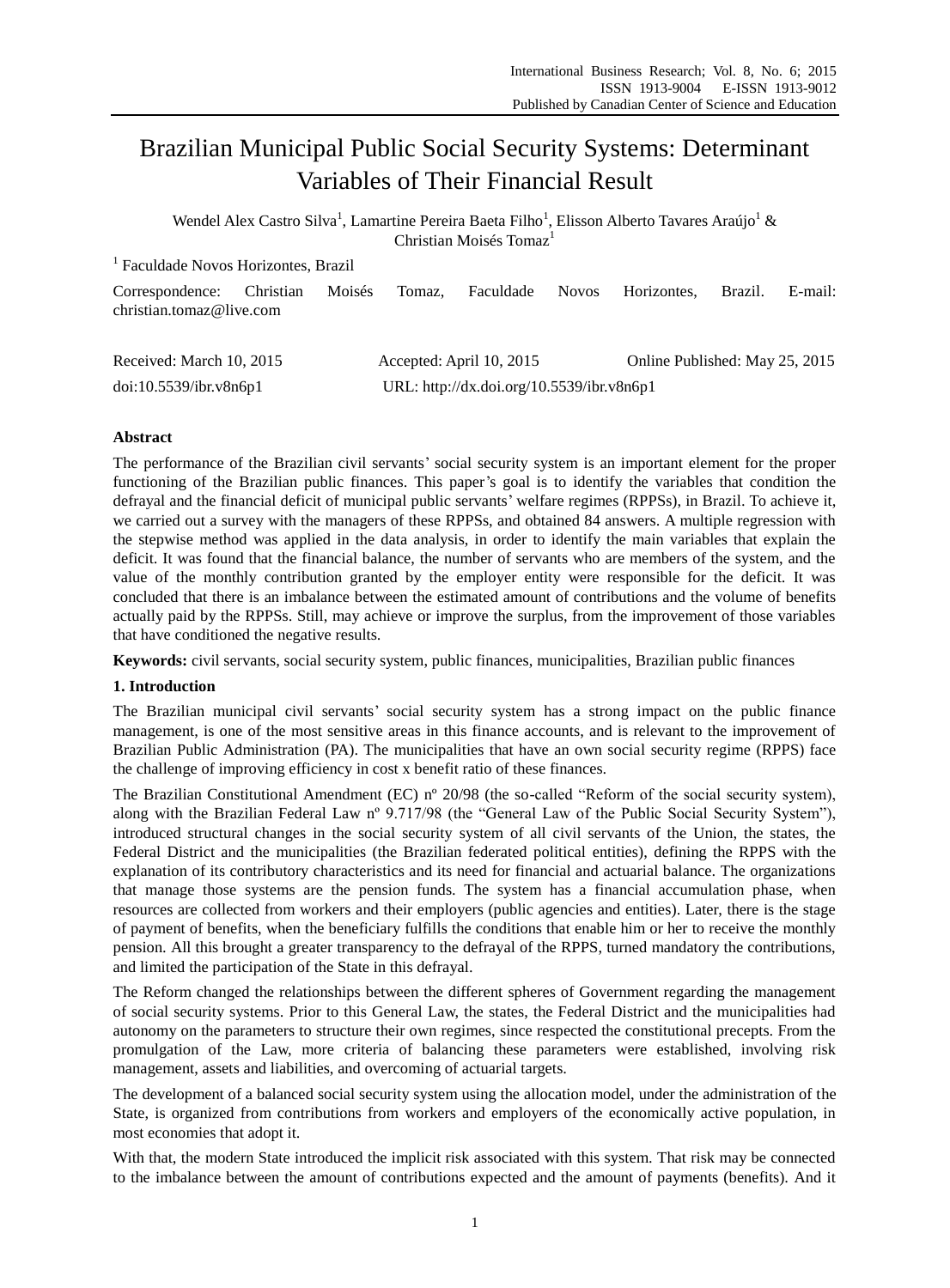can arise from the change in the variables that are outside the direct control of the State and pension systems (Tafner & Giambiagi, 2007). According to Delgado, Querino, Rangel, and Stivali (2006), the introduction of implicit risk is a form of social protection to prevent disabling risks from the work, being necessary to face the risks related to age and conditions of life of the insured persons.

According to Tafner and Giambiagi (2007), in Brazil the social security system has been a tough fiscal constraint factor, having achieved deficits of about 5% of the Gross Domestic Product (GDP) in 2006, putting the country in the group of the largest social security deficits in the world. According to data from the Ministry of Social Security, in 2013 the expenditure on benefits of RGPS represented 7.5% of Brazil's GDP. The net revenue was responsible for 6.4% of the GDP, and the need for funding reached 1% in this same period.

In this context, personnel expenses represent a significant portion of the public service defrayal. The amount of payment to retired servants grows faster than the contributions made by the working servants, indicating that, in the short term, the cost of payments to retired people and pensioners exceed the workers' contributions, which may cause loss in the benefits for the servants and the failure of the system. Such a framework suggests the inefficiency of the State in managing the system.

By now, of the 2,207 municipalities that created their own RPPSs, 331 have extinguished them and joined the federal National Social Security Institute (INSS). A hundred other systems may fail, and 700 more have pending issues in the Ministry of Social Security and Welfare (MPAS, 2011) and may face the suspension of voluntary resources transfers from the Federal Government. Thus, this research's subject surely is relevant, as there is a need to investigate the financial situation of the Brazilian municipal civil servants' RPPSs, and to identify the factors that have been causing that financial imbalance in the municipalities

The question that guides this study is: what are the variables conditioning the financial result of Brazilian municipal civil servants' RPPSs?

#### **2. Theoretical Framework**

## *2.1 Social Security in Brazil*

A social security system can be organized as a system of capitalization, or by allocation or as a mixed model. In the capitalization mode, the active workers' contributions constitute a holding fund that will be the basis for their future benefits. In the second one, the workers are financial backers of the retirees (Kreter & Bacha, 2006). In the mixed mode, there is a combination of the two preceding systems.

To Giambiagi and Além (2000), with the promulgation of the Brazilian Federal Constitution in 1988, the Brazilian social security system got most of its current ruling and its current profile as the General Social Security System (RGPS). The former INPS (National Welfare Institute) was transformed into the current National Social Security Institute (INSS), now relieved from the responsibility on the management of the public health care system (which was managed by one of its branches, the former National Institute of Medical Assistance – INAMPS), and kept the allocation mode in the current system.

Unlike other countries that have carried out reforms in their social security systems (migration of regimes), in Brazil, the changes were made seeking the financial viability of the allocation system, due to fiscal constraints and the high cost of transition to the system of capitalization (Almeida & Cruz, 2008).

## *2.2 Public Security System*

According to Pierre (2005), the world has experienced conflicts because of the changes Governments try to make in the public social security system. France is one of the most recent examples. In that country, there is no supplementary social security system as in Brazil. Pension insurance reform implemented in 2010 came in order to harden the conditions for pensions to be granted. And because of the increase in life expectancy (the proportion of people above 60 years old exceeds 20% of the whole population) the age to qualify for receiving pension is now 67 years old, without discount. In the United Kingdom, the private social security plans grant defined benefits. England has a system that covers a fixed benefit based on a credit depending on the income level and on the basis of the salary and wage average revaluation during the life. In the United States, the system has a progressive benefit formula, based on lifelong earnings. Australia has a system anchored in retirement incomes, a benefit by age paid with public revenues. It is a defined benefit system, also adopted in Japan.

In Brazil, the social protection of the public servant has evolved from a welfare system (Tavares, Ibrahim, & Varma, 2004). Castro and Lazzari (2002) mention that law No. 8.162/91 settled the federal public servant's contribution to the Servants' Social Security Plan (PSSS) – created by law No. 8.112/90. The Federal Constitution of 1988 did not determine the participation of those servants in defraying their retirements and the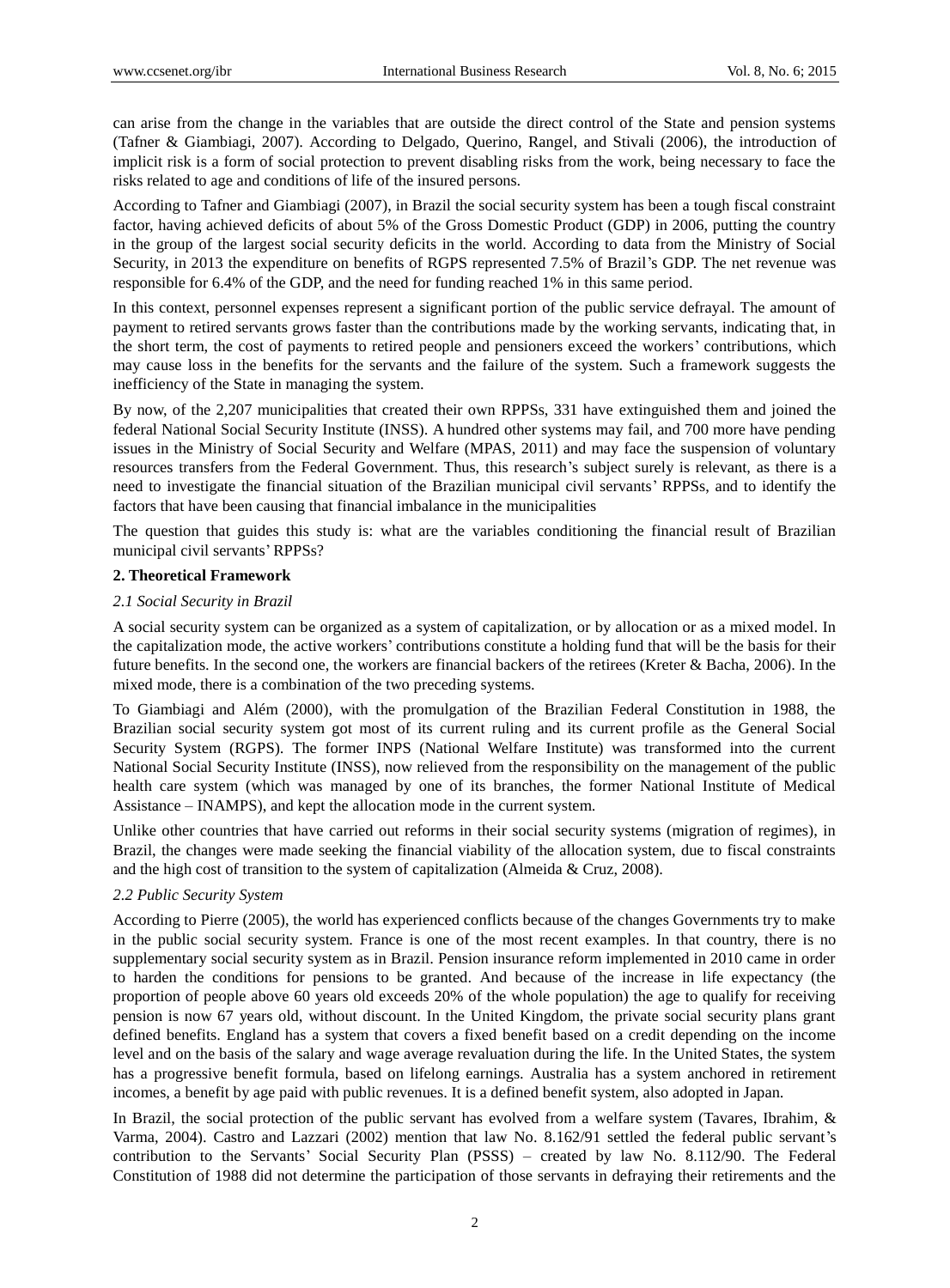pensions for their dependents.

The Constitutional Amendment No. 20/98 determined the criteria for the civil servants' participation in the defrayal of RPPSs maintained by agencies and other federative entities. These criteria were preserved by the Constitutional Amendment n°41/2003, with additional ruling for the defrayal and the granting of benefits. The Law n<sup>o</sup> 9.717/98 ratified the contributory character of the social security systems foreseen in the Constitution of 1988, and in addition limited the coverage of these systems with respect to the universe of beneficiaries and the list of benefits (Brazil, 2002).

## *2.3 Social Security Deficit and Conditioning Variables*

About the social security deficit, some claim to be the total amount of money collected by the system lesser than that spent on benefits. On the other hand, some believe there is no deficit, and that the values collected extrapolate the defrayal cost. But there is a consensus on the issue of the deficit in three bodies of opinion, namely: the constitutionalist, the fiscal and the pragmatic (Vaz, 2009).

Stiglitz (2000) points out that, due to the characteristics of the public servants' system regime, its deficit reached the largest magnitude in the mid-1990s.

Giambiagi and Além (2000) when referring to the reform of the system and the risk of transactional deficit, state that the retirement systems have emerged as capitalization schemes, without strict rules that prevented against some practices. The combination of small number of retirees and the accumulation of money in the systems' accounts generated two types of addictions: the first is the adoption of "generous" rules of retirement without an actuarial revaluation and plans; the second is the embezzlement of resources.

Tafner and Giambiagi (2007) assert that social security systems, […] have important properties, such as its own rules that determine their behavior. However, since they communicate with systems that are independent, are affected by them. So, they depend not only on his own conditions, but also the conditions of other systems, i.e. the variables that determine the conditions of them.

## *2.4 Actuarial Calculation*

The actuarial calculation aims to measure the intrinsic risk to the uncertainty of events which cause social security operational expenses, and, as a result, to establish contributions revenues that allow the balance of cash flow, in long term, to all citizens covered by the plans of benefits (Conde & Ernandes, 2007).

According to Vilanova (1969), the actuarial risk is the consequence of the unexpected increase in the responsibilities of the benefit plan, a factor represented by mathematical reserves in more intense pace than the one expected for the growth of the guaranty resources. There are several reasons, such as: the insufficiency of the rate of return on investments versus the actuarial rate, the inadequacy of the biometric table, the high real increase in the Board wages, the decrease in social security benefits and the imbalance intrinsic to writing down the ruling of the benefit plan. That risk refers to the discrepancy between the actuarial assumptions adopted in the calculation of benefits, contributions, technical provisions and the data actually practiced (Vilanova, 1969).

The actuarial deficit is the difference between the social security system's revenue and its expenses over the period while the servant and its dependents are linked to the regime. This deficit happens when there is application of outdated rules, along with the difficulty of getting new sources of funding, preventing from achieving the stabilization of social security accounts of the federated entities. These deformities cause high deficits in the RPPSs, hindering the public finance management. The deficit arises when the value of the reservation realized by the servants' contribution, summed to the patrimony of the fund is insufficient to ensure that all participants – active, inactive and dependent – receive retirements and pensions. In short, the fund has a greater obligation to its contributors than the value that is being accumulated to cover the payments (Brazil, 2002).

The RPPS is a system of allocation which, although not of capitalization, is guided by principles of actuarial balance. The contribution percentage over the salaries is estimated so that the expected current value of the flow of contributions, along the active lifetime of the contributor, is equal to the expected current value of the flow of benefits received after he/she becomes inactive. The financial balance of a simple allocation system basically depends on the ratio between contributors and beneficiaries, but has been influenced, unfavorably and slightly, by the reduction in the birth rate and increase in lifetime expectancy of the population, resulting in a lengthening of the period of entitlement of benefits, and by the increase in the informal job market. So, the contribution rates have been insufficient (Ogasavara, 1998).

For Cardoso et al. (2004), whether by regulatory requirement or by demand of the diagnosis and monitoring of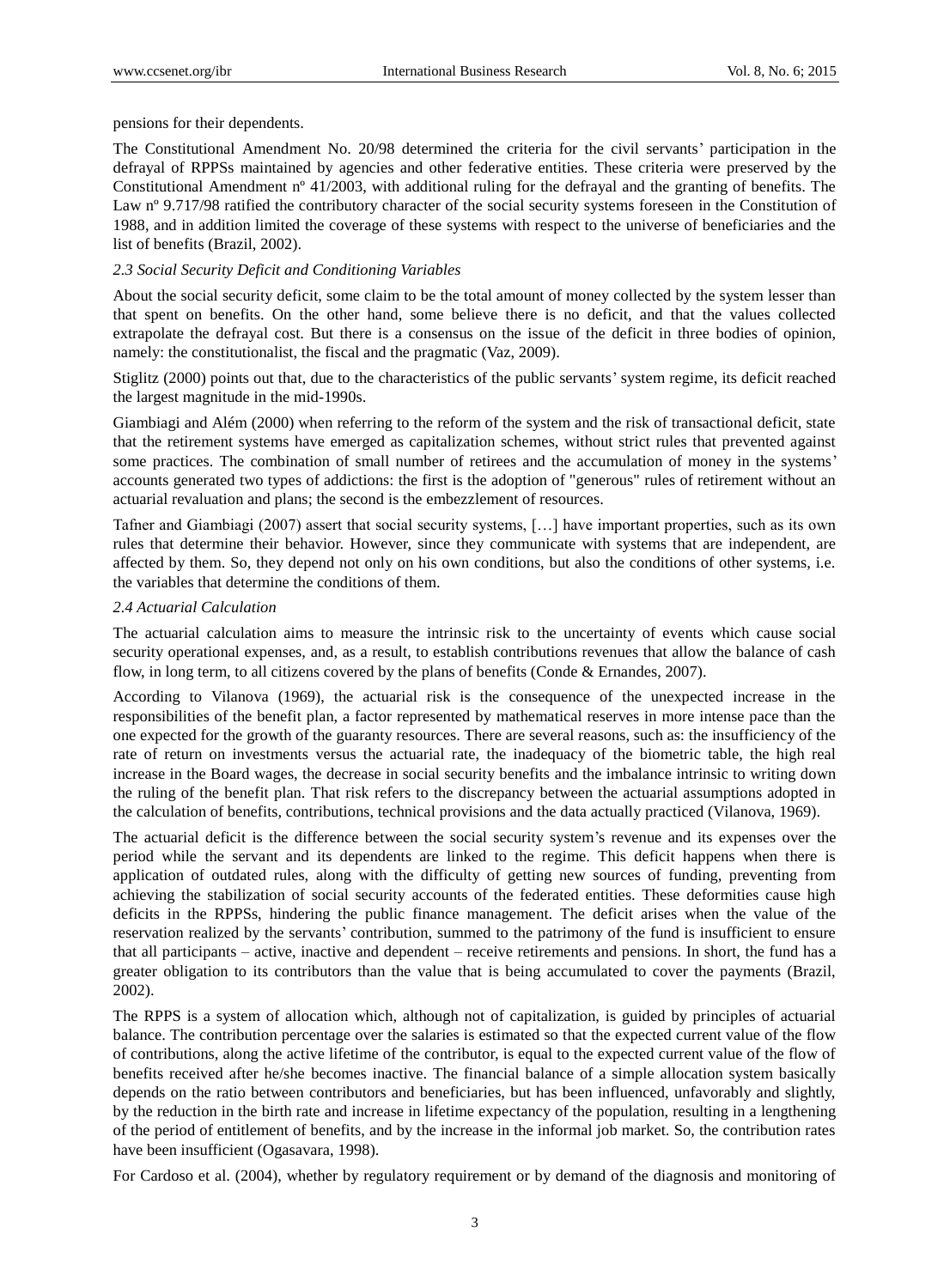the domestic social security systems, it is important that periodic technical analysis are carried out for the continuous management of their elements of economic-financial balance.

The largest imbalance of countries' public finances comes from the way the social security system is funded. The system's financing potential, almost all over the world, suffers from demographic changes (Ellery Jr. & Bugarin, 2003). For Bogoni and Fernandes (2011), the imbalance stands out among the structural bottlenecks of the public accounts. Giambiagi, Zylberstajn, Afonso, Souza, and Zylberstajn (2007) point out that the "social security problem" is associated with the ageing of the population, because the retirement ruling, formerly suitable, has become incongruent to the demographic scenario. This stems from the weak evolution of gross domestic product (GDP), in the last two decades, the increases in minimum wage and early retirements, in addition to the expansion in the number of elderly. In this sense, according to Zylberstajn, Zylberstajn, Afonso, and Souza (2008), the main variable that explains the system's spending is the proportion of elderly.

Izerrougene (2009) argues that the State intervention should occur in the arbitration between maintaining a satisfactory degree of retirements and stabilizing the rates of contribution. Among the measures adopted by other countries to reduce the social security expenses, there was a decrease of the basis of calculation of retirements (developed countries) and expansion of the age to retire (United States, Germany and England).

Brazilian spending with the social security system becomes larger if related to GDP or in comparison to those of other countries (Leite, Ness, Jr., & Klotze, 2010; Bogoni & Fernandes, 2011). Also, the financial deterioration of the social security systems stems from the embezzlement of resources for electoral purposes, mismanagement and excessive costs (Simão, 2010), and by factors endogenous to the monitoring of the RPPSs.

## *2.5 Public Governance – Public Sector (GSP) and Agency Problem*

In Latin America, public governance is based on aspects that include both studies on public policy and the process of democratization as the administrative machine management models (Andion, 2012). In Brazil, the public administration has been changed since the intense debate about the crises of governance and credibility of the States of Latin America in the decades of 1980 and 1990 in relation to more stable economies (Paes de Paula, 2005). Since then, it was devised instruments based on the political and developmental perspective, and having as a pillar the culture of corporate entrepreneurship to the deepening of the current reforms.

According to Bresser-Pereira (1998), the main objective of public administration would be strengthening the strategic core of the government, in the cultural and managerial dimension, in that it reduces a whole bureaucratic apparatus, and making more flexible the system of stability for the public servants (Bresser-Pereira, 2005). Among the activities of a competitive nature, it would be the social and scientific services. Thus, even the welfare system, the social security, as well as education and health should be professionalized through the use of results management practices.

On the other hand, the increased managerial aspect in public administration has been directed to a constant debate about the Agency problem, due to the needs of different interest groups in the process of decentralization and social emancipation (Farah & Barbosa, 2001; Paes de Paula, 2005). On this regard, in the midst of a plurality of interests, in that it extends the involvement of the various social actors in the construction of the new public management model, in addition to the institutional question, it has been seeking a greater understanding of how governments should, indeed, be administered (Denhardt, 2011). This is, fundamentally, to deal with the dichotomy between the social pact and the political and cultural problems (Capobiango, Nascimento, Silva, & Faroni, 2013) that influence the management of the administrative machine.

As for the pillars of the administrative reform project, it was considered the prospect of governance whose purpose is to increase the efficiency and effectiveness of governmental actions. It is worth mentioning three dimensions (Paes de Paula, 2005) critical to the structural balance: the sociopolitical, the institutional and the financial-economic dimensions. The latter comes from the core of strategies represented by ministries, and industry and executive chambers (Diniz, 2000). So, their decisions produce effects in all instances of Government (States and municipalities).

Besides allowing the decentralization of the State apparatus (Kickert, Klijn, & Koppenjan, 1997; Denhardt & Denhardt, 2003, Denhardt, 2011), the Public Sector governance (GSP) is pervaded by the increasing participation, transparency and accountability (Cunha, Duclós, & Barbosa, 2006). This movement has been strongly influenced by countries, such as Germany, where, under the political-developmental optics, it was sought to enhance structural aspects such as management, transparency, accountability and legality of the Public Sector (Kissler & Heidemann, 2006). In this managerial perspective, the GSP is associated with public transparency and, especially, the accountability about the society's resources that are managed by the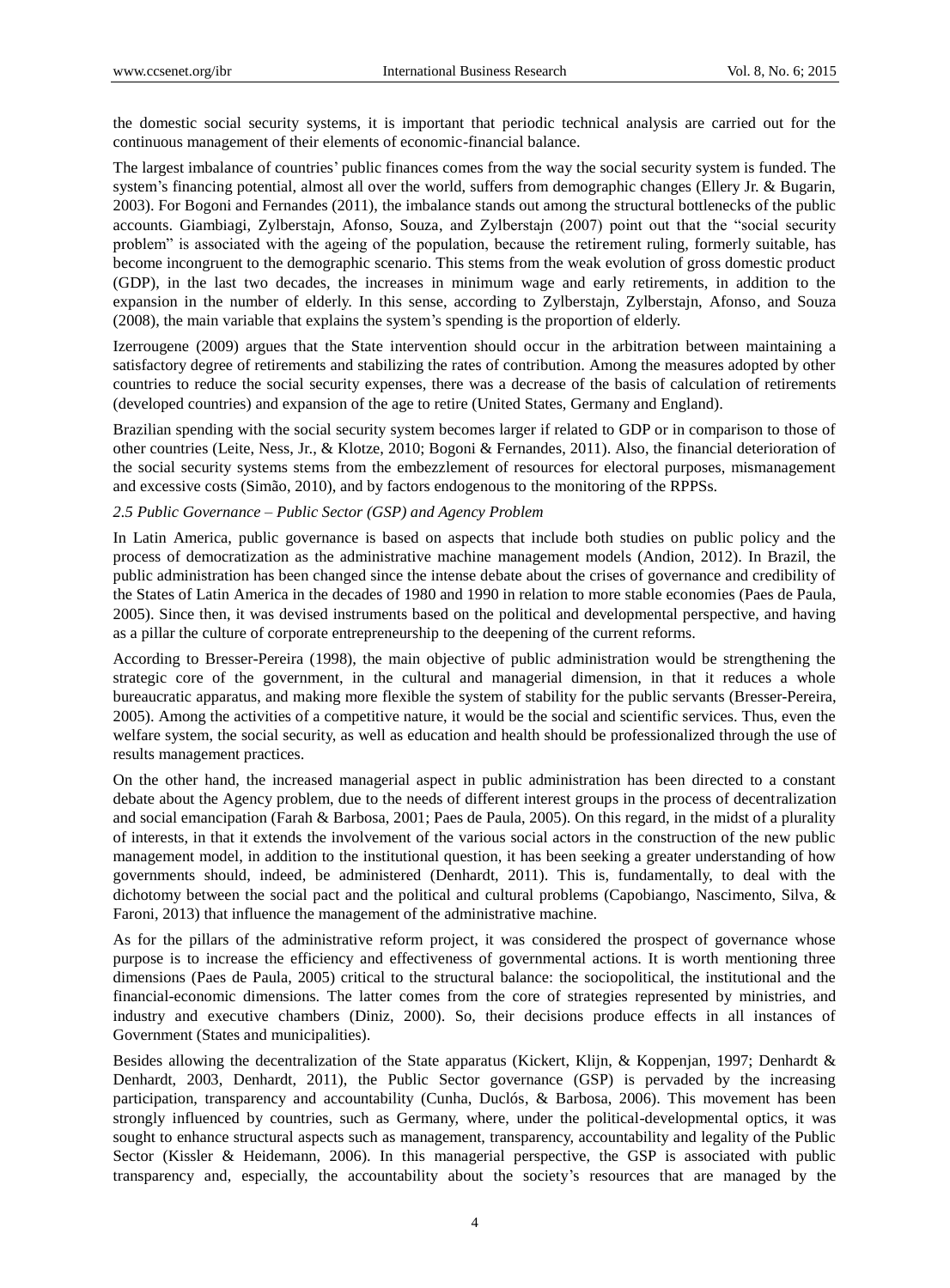Government in all areas.

According to Frey (2007), the Public Administration management model uses the managerial practice ordinarily used in private companies, trying to apply enterprise management mechanisms to the governmental sector. This transposition of managerial models from the private to the public area–theory of Managerialism–is one of the foundations of the New Public Management–NGP (Ferli, Ashburner, Fitzgerald, & Pettigrew, 1996; Denhardt, 2011), which advocates for efficiency results or the focus on the customer (Bresser-Pereira, 1997). In addition, corporate governance elements should be added to the Public Administration (Cunha, Duclós, & Barbosa, 2006). This is a set of controls and incentives to prevent or resolve bottlenecks in an environment of political risk and uncertainties.

As public managers are aware of an informational content of which the taxpayers (owners) are unaware, setting up an informational asymmetry which generates a disadvantage in achieving the public interest (Akerlof, 1970). Thereby, the public governance becomes an essential role as guarantor of public transparency, because it enables a better monitoring on public agents.

On the other hand, the literature has highlighted the fragility of local governments, whether of the executive, whether from the legislative power. There are also patrimonial bases present in the municipal governments (Kuschnir, 1993; Lopez, 2004; Raupp & Pinho, 2013). In the case of local pension funds, the main problems would be related to the administrative structure, the revenue scaling problems, the management capacity, the distributive nature of the income, the characteristics of each municipality, and also the political process and the Party alliances. It is possible to examine relevant aspects to imbalance of RPPS considering the analysis of the determinants of the social security system deficit as an indicator of ethical attitude, on the one hand, and, more explicitly, the problems concerning the organization and sustainability of these funds, on the other hand.

## **3. Methodology**

This paper has an empirical-descriptive and quantitative characteristic (Collis & Hussey, 2005). Its goal is to identify the conditioning variables of the financial result of RPPSs of municipal public servants in Brazil. As the topic of public security in Brazil has been little studied, the scientific research found was limited.

The multiple regression analysis detailed ahead was applied herein. The analysis units were the Brazilian municipalities that have RPPS, and the observation units were their accounts and their representatives in these municipalities.

For the composition of the sample, we used the probabilistic method for convenience (according to the availability of data), and by judgment (in the interest of the researcher) (Hair Jr., Black, Babin, Anderson, & Tatham, 2009), in order to obtain data from the largest possible number of municipalities. It should be noted that the resulting bias of this method was diluted because we sought to work with municipalities from all Brazilian states. Thus, the results would significantly mirror the population. The eligibility criterion was: municipalities that had RPPS.

On the website of MPAS there were data on the amount of federal entities subject to each type of security scheme: RGPS, RPPS and RPPS in process of extinction. For each unit of the Federation, the information from the State Government, the capital city and the municipalities were recorded. At the end of 2008, the 26 States, the Federal District, the 26 state capital cities and 1,852 municipalities had RPPSs for their active and inactive servants, and pensioners (MPAS, 2011).

On that site, it was identified the electronic address (email) of the representatives of the RPPSs of the municipalities, from a link in which they should inform, in the formulary "Social Security Statement", the monthly contributions transferred to the RPPS, balances, number of servants, contributions rates, among others. In addition, there was the name of the manager of the RPPS and his/her email address.

After the collection of these addresses, a descriptive exploratory survey was carried out, which is applied in the preliminary steps of the study of a phenomenon, with the goal of anticipating the perception about a topic and provide the basis for a deeper research, or when there are no models and concepts to be measured on the phenomenon, the best way to measure it or unravel new facets about it (Forza, 2002). This occurred with the sending of structured pilot questionnaire, via email, to the five municipalities, containing eight questions about the socio-economic situation of the Mayors and the managers of RPPSs, to validate it. After detecting that it served the purposes of the survey, with some adjustments, the final version was submitted to the managers of RPPSs of 1,852 municipalities, between May and August, 2011. Of this total, there was the return from 84 municipalities. Since missing data (missings) did not exist in the responses, they all had their information analyzed. Therefore, it is emphasized that the sample of this study follows the criteria acecibilidade, highlighting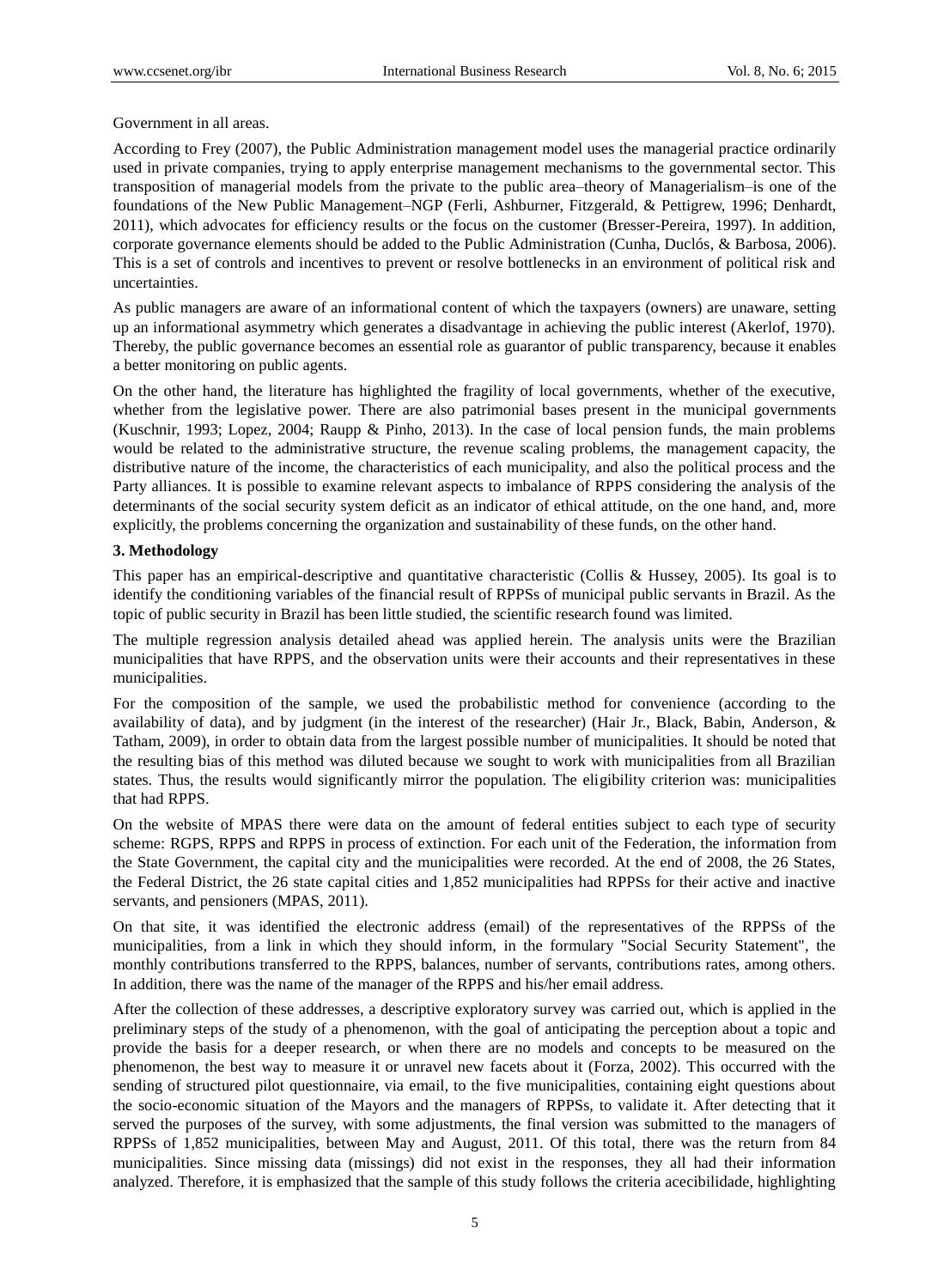also that corresponds to approximately 5% of the population.

From the responses of these entities, in which the RPPSs were legally established until August 30, 2011, it was carried out a documentary research on the information present in documents completed and made available by the surveyed organizations, and on the remaining data about the variables listed in Table 1 (below), on the site of the MPAS.

It should be noted that some reasons reported by RPPSs managers not to respond to the questionnaire were: lack of time, non-authorization by the Mayor to provide the requested information, did not consider himself/herself the most suitable person to answer it, among others.

In the analyses, the data descriptive research and Spearman correlation tests were carried out to check the existence of a linear relationship between the ratio deficit/superavit of RPPSs and other variables (Table 1) and its intensity. Then it was applied a multiple regression analysis to identify the variables conditioning the deficit. The significance level adopted was 5% ( $\alpha$  = 0.05) to consider the statistically significant results. There was evidence when the p-value was less than  $0.05$  (p-value $<\alpha$ ), and there were indications when p-value was  $<0.10$ (Neter, Kutner, Wasserman, & Nachtsheim, 1996).

## *3.1 Variables and Regression Model*

In the application of the multiple regression analysis, the dependent variable of the RPPS financial balance (SF) was its ratio Deficit/Superavit (DS), whereas the thirty independent are the ones shown in Table 1. It is assumed that the deficit-related risks are inherent to factors related to the characteristics of each municipality; it may also be considered structural factors that would affect the performance of these systems. In addition to these there are those factors considered strategic, and linked to the organization of the system. In this sense, the analysis of the variables related to DS is exploratory.

| <b>Variable</b> | <b>Description</b>                                                 | Code           | <b>Description</b>                                                                |  |  |  |  |  |
|-----------------|--------------------------------------------------------------------|----------------|-----------------------------------------------------------------------------------|--|--|--|--|--|
|                 | <b>Dependent Variable</b>                                          |                |                                                                                   |  |  |  |  |  |
| <b>DS</b>       | Deficit/Superavit<br>of<br><b>RPPS</b><br>the<br>management office |                | Value of <i>deficit</i> (-) or <i>superavit</i> (+) of the RPPS management office |  |  |  |  |  |
|                 | <b>Independent variables</b>                                       |                |                                                                                   |  |  |  |  |  |
|                 |                                                                    |                | Characteristics of the municipalities                                             |  |  |  |  |  |
|                 |                                                                    | $\overline{0}$ | South                                                                             |  |  |  |  |  |
|                 |                                                                    | 1              | Southeast                                                                         |  |  |  |  |  |
| RG              | Geographic Region                                                  | 2<br>North     |                                                                                   |  |  |  |  |  |
|                 | 3<br>Northeast                                                     |                |                                                                                   |  |  |  |  |  |
|                 |                                                                    | $\overline{4}$ | Central West                                                                      |  |  |  |  |  |
|                 |                                                                    | $\overline{0}$ | Up to 100 thousand inhabitants                                                    |  |  |  |  |  |
| <b>POP</b>      | Population                                                         | 1              | From 100 up to 500 thousand                                                       |  |  |  |  |  |
|                 |                                                                    | $\overline{c}$ | From 500 up to 1 million                                                          |  |  |  |  |  |
|                 |                                                                    | 3              | Over 1 million inhabitants                                                        |  |  |  |  |  |
| <b>SEXCE</b>    | Mayor's sex                                                        | $\mathbf{0}$   | Female                                                                            |  |  |  |  |  |
|                 |                                                                    | $\mathbf{1}$   | Male                                                                              |  |  |  |  |  |
| <b>PCEX</b>     | Mayor's profession                                                 | $\overline{0}$ | Public servant                                                                    |  |  |  |  |  |
|                 |                                                                    | 1              | Businessman, private employee or self-employed                                    |  |  |  |  |  |
|                 |                                                                    | $\mathbf{0}$   | Elementary school or less                                                         |  |  |  |  |  |
| <b>ECEX</b>     | Mayor's level of education                                         | 1              | High school, complete or incomplete                                               |  |  |  |  |  |
|                 |                                                                    | 2              | College                                                                           |  |  |  |  |  |

Table 1. Variables used in the study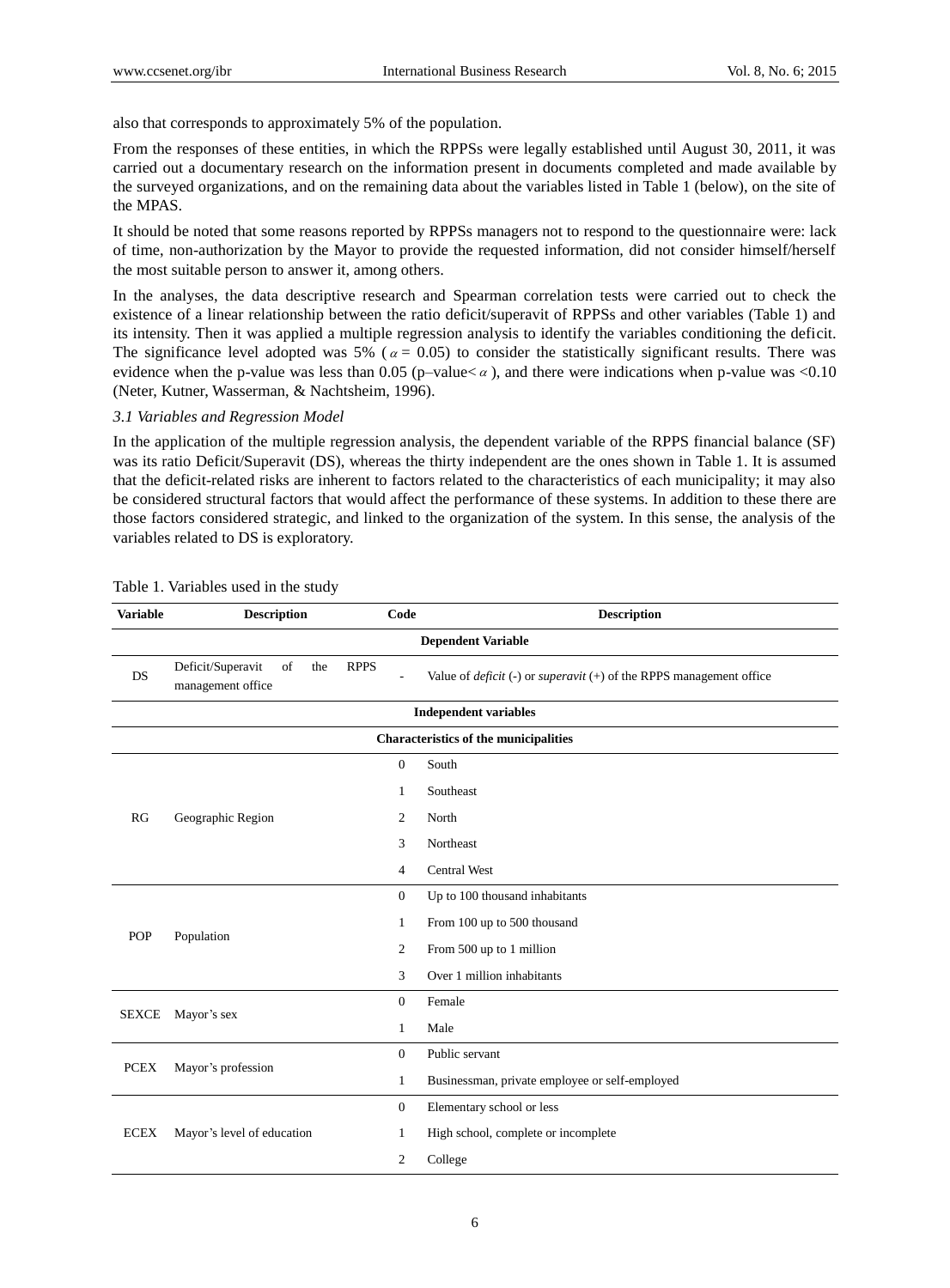|             |                                                      | $\boldsymbol{0}$         | Time of experience less than or equal to 1 year                                                                                                                                                                                                                                                                                                                                                                                                                                                                                            |  |  |
|-------------|------------------------------------------------------|--------------------------|--------------------------------------------------------------------------------------------------------------------------------------------------------------------------------------------------------------------------------------------------------------------------------------------------------------------------------------------------------------------------------------------------------------------------------------------------------------------------------------------------------------------------------------------|--|--|
| <b>EXPE</b> | Mayor's experience in public service                 | $\mathbf{1}$             | Time of experience greater than 1 year and less than 5 years                                                                                                                                                                                                                                                                                                                                                                                                                                                                               |  |  |
|             |                                                      | 2                        | Time of experience more than 5 years                                                                                                                                                                                                                                                                                                                                                                                                                                                                                                       |  |  |
|             |                                                      | 0                        | <b>PSDB</b>                                                                                                                                                                                                                                                                                                                                                                                                                                                                                                                                |  |  |
|             |                                                      | 1                        | <b>PMDB</b>                                                                                                                                                                                                                                                                                                                                                                                                                                                                                                                                |  |  |
|             |                                                      | 2                        | PT                                                                                                                                                                                                                                                                                                                                                                                                                                                                                                                                         |  |  |
|             |                                                      | 3                        | <b>PTB</b>                                                                                                                                                                                                                                                                                                                                                                                                                                                                                                                                 |  |  |
|             |                                                      | 4                        | <b>PDT</b>                                                                                                                                                                                                                                                                                                                                                                                                                                                                                                                                 |  |  |
|             |                                                      | 5                        | PV                                                                                                                                                                                                                                                                                                                                                                                                                                                                                                                                         |  |  |
| <b>PPOL</b> | Political Party to which the Mayor is<br>affiliated  | 6                        | PP                                                                                                                                                                                                                                                                                                                                                                                                                                                                                                                                         |  |  |
|             |                                                      | 7                        | <b>PPS</b>                                                                                                                                                                                                                                                                                                                                                                                                                                                                                                                                 |  |  |
|             |                                                      | 8                        | DEM                                                                                                                                                                                                                                                                                                                                                                                                                                                                                                                                        |  |  |
|             |                                                      | 9                        | PR                                                                                                                                                                                                                                                                                                                                                                                                                                                                                                                                         |  |  |
|             |                                                      | 10                       | <b>PSB</b><br><b>PSC</b><br>PC do B<br>Autarchy<br>Fund<br>Active<br>Not active<br>Number of active servants who are members of the RPPS<br>management office<br>effective servants' payroll<br>servants' payroll                                                                                                                                                                                                                                                                                                                          |  |  |
|             |                                                      | 11                       |                                                                                                                                                                                                                                                                                                                                                                                                                                                                                                                                            |  |  |
|             |                                                      | 12                       | <b>Characteristics of the RPPSs</b><br>Difference between the rates required and practiced by the entity<br>Female<br>Male<br>Public servant<br>Businessman, private employee or self-employed<br>Elementary school or less<br>High school, complete or incomplete<br>College<br>Qualified with CPA-10 (Note 1)<br>Not qualified with CPA-10<br>Monthly value of the entity's active servants payroll. Calculation basis in reals.<br>Monthly value of revenue from social security contributions paid by the<br>employer entity, in reals |  |  |
|             |                                                      |                          |                                                                                                                                                                                                                                                                                                                                                                                                                                                                                                                                            |  |  |
| <b>FJUR</b> | Legal form of the RPPS                               | 0                        |                                                                                                                                                                                                                                                                                                                                                                                                                                                                                                                                            |  |  |
|             |                                                      | $\mathbf{1}$             |                                                                                                                                                                                                                                                                                                                                                                                                                                                                                                                                            |  |  |
|             |                                                      |                          |                                                                                                                                                                                                                                                                                                                                                                                                                                                                                                                                            |  |  |
| <b>CPRE</b> | Social Security Councils                             | $\mathbf{1}$             |                                                                                                                                                                                                                                                                                                                                                                                                                                                                                                                                            |  |  |
| <b>NSAT</b> | Active servants                                      | $\overline{\phantom{a}}$ |                                                                                                                                                                                                                                                                                                                                                                                                                                                                                                                                            |  |  |
| <b>NSAP</b> | Inactive servants                                    |                          | Number of retired servants and pensioners who are paid by the RPPS                                                                                                                                                                                                                                                                                                                                                                                                                                                                         |  |  |
| AEE         | Contribution rate required for the<br>entity         |                          | Regular rate plus the supplement required by the actuary for the entity on the                                                                                                                                                                                                                                                                                                                                                                                                                                                             |  |  |
| AEP         | Contribution rate practiced by the<br>entity         |                          | Regular rate plus the supplement practiced by the entity on the effective                                                                                                                                                                                                                                                                                                                                                                                                                                                                  |  |  |
| <b>DIFA</b> | Difference between rates                             | $\overline{\phantom{a}}$ |                                                                                                                                                                                                                                                                                                                                                                                                                                                                                                                                            |  |  |
|             |                                                      | $\boldsymbol{0}$         |                                                                                                                                                                                                                                                                                                                                                                                                                                                                                                                                            |  |  |
| <b>SGE</b>  | RPPS manager's sex                                   | $\mathbf{1}$             |                                                                                                                                                                                                                                                                                                                                                                                                                                                                                                                                            |  |  |
|             |                                                      | $\boldsymbol{0}$         |                                                                                                                                                                                                                                                                                                                                                                                                                                                                                                                                            |  |  |
| PGE         | RPPS manager's profession                            |                          |                                                                                                                                                                                                                                                                                                                                                                                                                                                                                                                                            |  |  |
|             |                                                      |                          |                                                                                                                                                                                                                                                                                                                                                                                                                                                                                                                                            |  |  |
| ${\rm NEG}$ | RPPS manager's level of education                    | $\mathbf{1}$             |                                                                                                                                                                                                                                                                                                                                                                                                                                                                                                                                            |  |  |
|             |                                                      | 2                        |                                                                                                                                                                                                                                                                                                                                                                                                                                                                                                                                            |  |  |
|             |                                                      | $\boldsymbol{0}$         |                                                                                                                                                                                                                                                                                                                                                                                                                                                                                                                                            |  |  |
| CAPG        | RPPS manager's qualification                         | $\mathbf{1}$             |                                                                                                                                                                                                                                                                                                                                                                                                                                                                                                                                            |  |  |
| FAP         | Payroll                                              | $\overline{\phantom{a}}$ |                                                                                                                                                                                                                                                                                                                                                                                                                                                                                                                                            |  |  |
|             | the                                                  |                          |                                                                                                                                                                                                                                                                                                                                                                                                                                                                                                                                            |  |  |
| <b>RECE</b> | Revenue<br>from<br>entity's<br>contributions         |                          |                                                                                                                                                                                                                                                                                                                                                                                                                                                                                                                                            |  |  |
| <b>RECS</b> | from<br>the<br>servants'<br>Revenue<br>contributions |                          | Monthly value of revenue from social security contributions paid by the<br>servants, in reals                                                                                                                                                                                                                                                                                                                                                                                                                                              |  |  |
|             |                                                      |                          |                                                                                                                                                                                                                                                                                                                                                                                                                                                                                                                                            |  |  |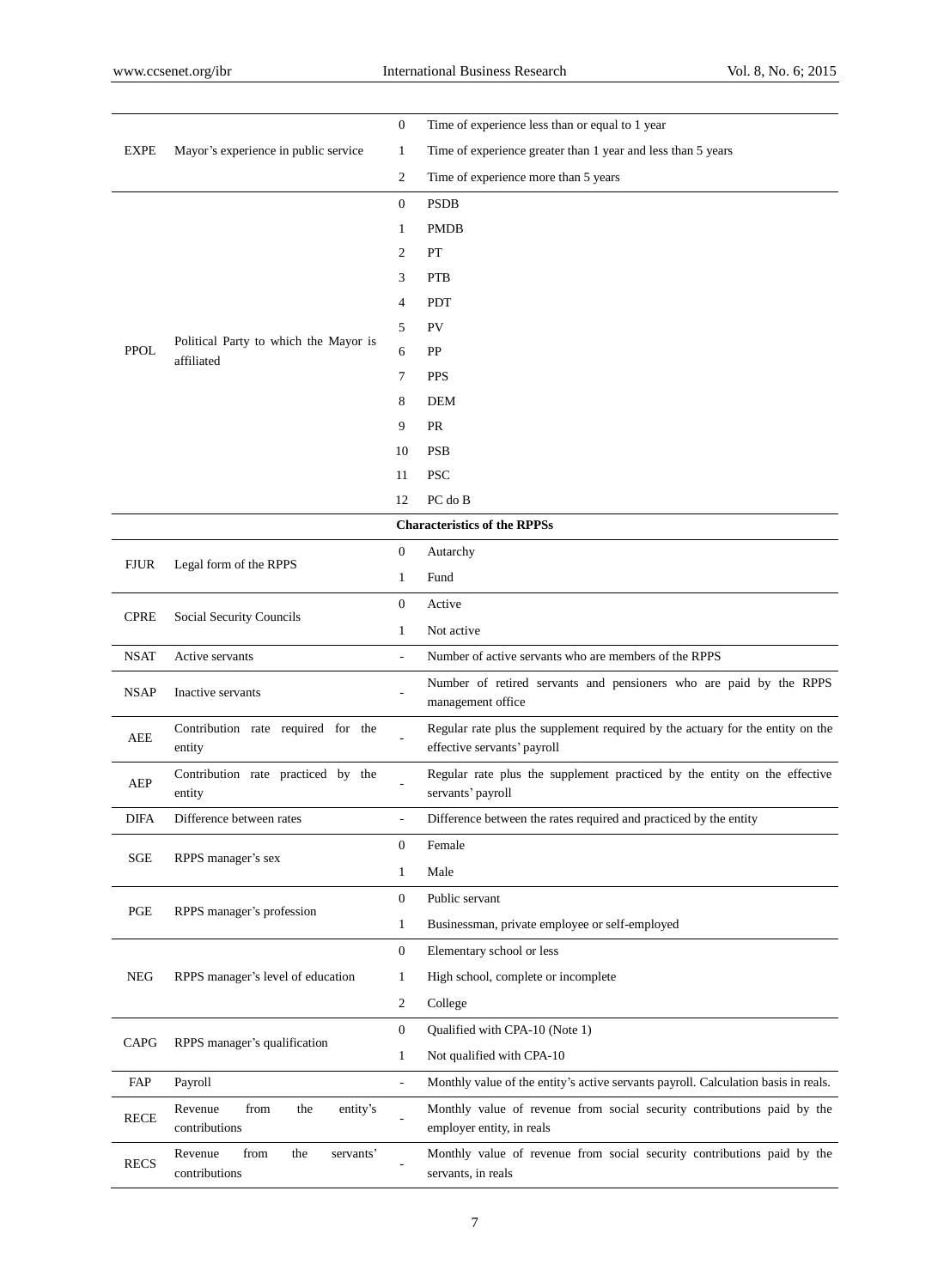| <b>RTC</b>  | Total revenue from contributions      |   | RPPS management office's total revenue from contributions                                                                             |
|-------------|---------------------------------------|---|---------------------------------------------------------------------------------------------------------------------------------------|
| <b>RECF</b> | Financial income                      | ۰ | Monthly revenue from financial investments in reals                                                                                   |
| AP          | Financial contribution                |   | Value of the monthly contribution for the coverage of the benefits granted by<br>the entity before the creation of the RPPS, in reals |
| <b>SF</b>   | Financial balance                     |   | Value of the financial balance at the date of the survey, in reals (in accounting<br>terms, represents the availabilities)            |
| <b>PCAR</b> | Receivable credits                    |   | Receivable credits concerning installment payments of contributions not paid<br>by the entity, in reals                               |
| <b>ATO</b>  | Assets of the RPPS management office. |   | Value of the assets of the RPPS management office, in reals                                                                           |
| <b>FAP</b>  | Retirees and pensioners               |   | Total monthly payroll of retirees and pensioners, in reals                                                                            |
| <b>OB</b>   | Other benefits                        |   | Total monthly expenditure on benefits related to <i>illness aid, maternity leave</i><br>salary, family allowance and reclusion aid    |
| DA          | Administrative expenditure            |   | Monthly total value of administrative expenditure of the RPPS management<br>office, in reals                                          |

Source: Prepared by the authors.

The generalized multiple regression model applied was (Hair Jr., Black, Babin, Anderson, & Tatham, 2009):

$$
Y_i = \beta_0 + \sum_{i=1}^{j} \beta_i X_i + \varepsilon_{ij}
$$
 (1)

In which (adapted):

*Y* = Financial balance of RPPS<sub>*i*</sub></sub>;

 $β = parameters;$ 

 $X_{ii}$  = variables of the municipality *i*, during the period *j*;

 $\varepsilon_{ii}$  = estimation error (residue).

The assumptions of the model were tested, namely: i) normality of the dependent variable; ii) amount of observations greater than that of independent variables; iii) absence of exact or approximate linear relationship between them. We opted for ordinary least squares estimators (MQO) because they are not biased. To identify signs of redundancy among the independent variables, their correlation matrix was checked. And the descriptive analysis of the dependent variable was carried out. The method applied for the selection of independent variables was the stepwise, which is indicated when there is a large number of explanatory variables, and selects only those that provide greater joint contribution to explain the dependent variable (Hair Jr., Black, Babin, Anderson, & Tatham, 2009).

After the definition of the final model, the following tests were carried out: effect (checks the power and the effect of the sample for the t-Student testing of the significance of the variables included in the model) and size (examines the power and the effect of the Fisher's F-test, which assessed the general adjustment of the model) (Neter, Kutner, Wasserman, & Nachtsheim, 1996).

The tabulation of the data was carried out using the 2007 version of Microsoft Excel®, and the analyses were made by using the version 16 of the Statistical Package for the Social Sciences® (SPSS). The power of the tests was calculated by G-Power, version 3.1.

### **4. Results**

#### *4.1 Correlation between DS and Independent Variables*

The Spearman correlation test (r) was carried out between the value of the deficit/superavit (DS) of the RPPS and the explanatory variables. Its null hypothesis (H0) is that the correlation is null. The variables are correlated when H0 is rejected, that is, p-value $< \alpha$ . The results are presented in Table 2: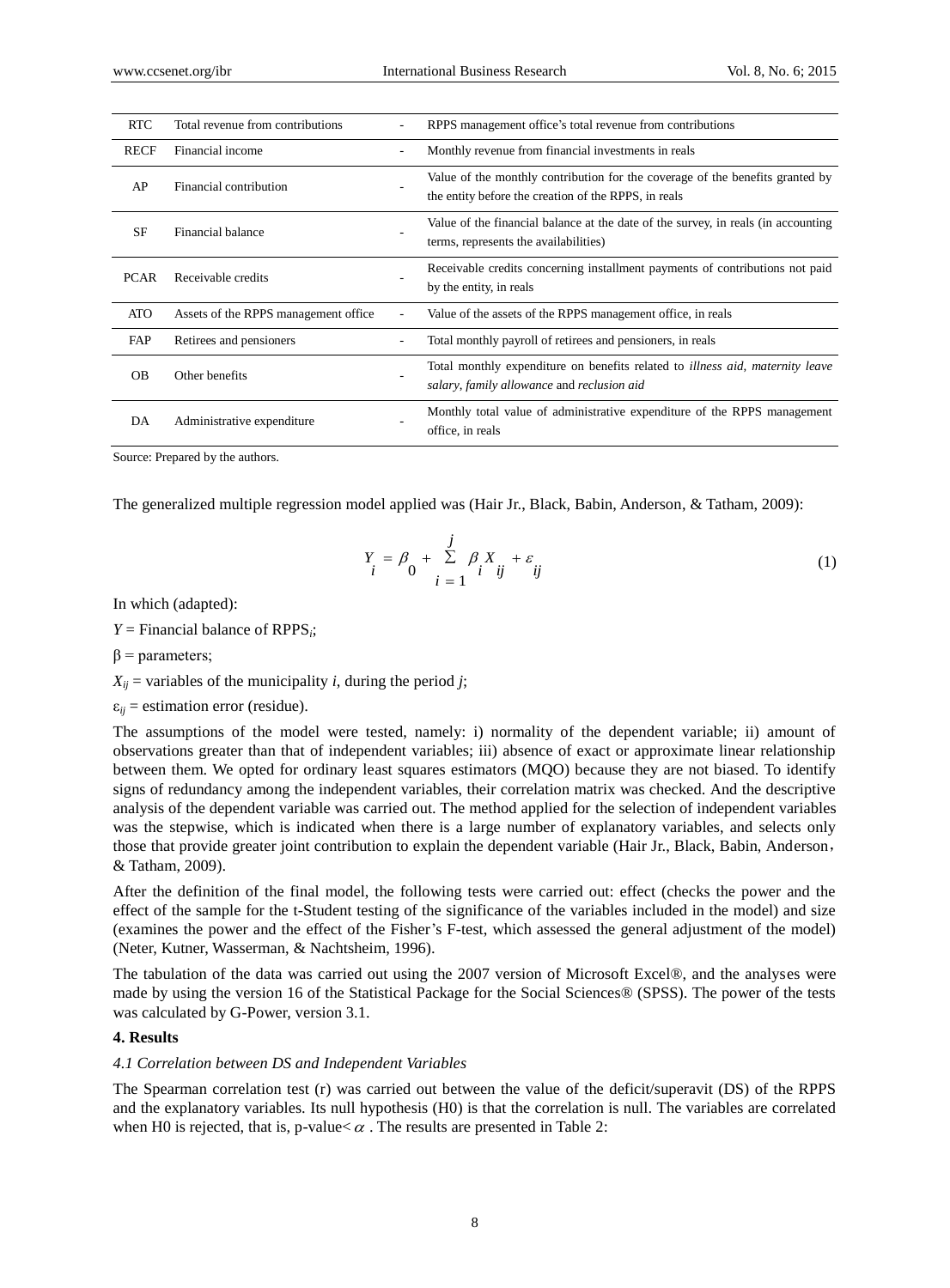#### Table 2. Correlation between DS and the independent variables

| Variable    | <b>Description</b>                                   | Spearman's r | <b>P-value</b> |  |  |  |  |  |
|-------------|------------------------------------------------------|--------------|----------------|--|--|--|--|--|
|             | Characteristics of the municipalities                |              |                |  |  |  |  |  |
| RG          | Geographic Region of the municipality under research | 0.024        | 0.831          |  |  |  |  |  |
| POP         | Population                                           | $-0.699$     | $0.000*$       |  |  |  |  |  |
| SEXCE       | Mayor's sex                                          | 0.116        | 0.292          |  |  |  |  |  |
| <b>PCEX</b> | Mayor's profession                                   | 0.077        | 0.489          |  |  |  |  |  |
| <b>ECEX</b> | Mayor's level of education                           | $-0.294$     | $0.007**$      |  |  |  |  |  |
| <b>EXPE</b> | Mayor's experience in public service                 | $-0.039$     | 0.727          |  |  |  |  |  |
| <b>PPOL</b> | Political Party to which the Mayor is affiliated     | $-0.517$     | $0.000*$       |  |  |  |  |  |
|             | <b>Characteristics of the RPPSs</b>                  |              |                |  |  |  |  |  |
| <b>FJUR</b> | Legal form of the RPPS                               | $-0.181$     | $0.099***$     |  |  |  |  |  |
| <b>CPRE</b> | Social Security Councils                             | $-0.001$     | 0.996          |  |  |  |  |  |
| <b>NSAT</b> | Active servants                                      | $-0.698$     | $0.000*$       |  |  |  |  |  |
| <b>NSAP</b> | Inactive servants                                    | $-0.795$     | $0.000*$       |  |  |  |  |  |
| AEE         | Contribution rate required for the entity            | $-0.317$     | $0.003**$      |  |  |  |  |  |
| AEP         | Contribution rate practiced by the entity            | $-0.116$     | 0.293          |  |  |  |  |  |
| <b>DIFA</b> | Difference between rates                             | $-0.253$     | $0.020**$      |  |  |  |  |  |
| SGE         | RPPS manager's sex                                   | $-0.104$     | 0.346          |  |  |  |  |  |
| PGE         | RPPS manager's profession                            | $-0.363$     | $0.001**$      |  |  |  |  |  |
| <b>NEG</b>  | RPPS manager's level of education                    | $-0.426$     | $0.000*$       |  |  |  |  |  |
| <b>CAPG</b> | RPPS manager's qualification                         | $-0.12$      | 0.277          |  |  |  |  |  |
| FAP         | Payroll                                              | $-0.713$     | $0.000*$       |  |  |  |  |  |
| <b>RECE</b> | Revenue from the entity's contributions              | $-0.728$     | $0.000*$       |  |  |  |  |  |
| <b>RECS</b> | Revenue from the servants' contributions             | $-0.715$     | $0.000*$       |  |  |  |  |  |
| <b>RTC</b>  | Total revenue from contributions                     | $-0.727$     | $0.000*$       |  |  |  |  |  |
| <b>RECF</b> | Financial income                                     | $-0.228$     | $0.037**$      |  |  |  |  |  |
| AP          | Financial contribution                               | $-0.254$     | $0.020**$      |  |  |  |  |  |
| SF          | Financial balance                                    | $-0.34$      | $0.002**$      |  |  |  |  |  |
| $PCAR$      | Receivable credits                                   | $-0.349$     | $0.001**$      |  |  |  |  |  |
| <b>ATO</b>  | Assets of the RPPS management office                 | $-0.38$      | $0.000*$       |  |  |  |  |  |
| FAP         | Retirees and pensioners                              | $-0.793$     | $0.000*$       |  |  |  |  |  |
| OB          | Other benefits                                       | $-0.08$      | 0.471          |  |  |  |  |  |
| DA          | Administrative expenditure                           | $-0.331$     | $0.002**$      |  |  |  |  |  |

*Note.* \*Significant at 1%. \*\*Significant at 5%. \*\*\*Significant at 10%.

Source: Research data.

When there was no statistical significance to the test, there was not a correlation between the dependent variable DS (deficit/superavit of the RPPS management office) and the independent variables, which occurred ing with nine of them: geographic region; Mayor's sex; Mayor's profession; Mayor's experience in public service; Social Security Councils; contribution rate practiced by the entity; RPPS manager's sex; RPPS manager's qualification, and other benefits.

For the other 21 independent variables, there were statistically significant associations with DS, showing mostly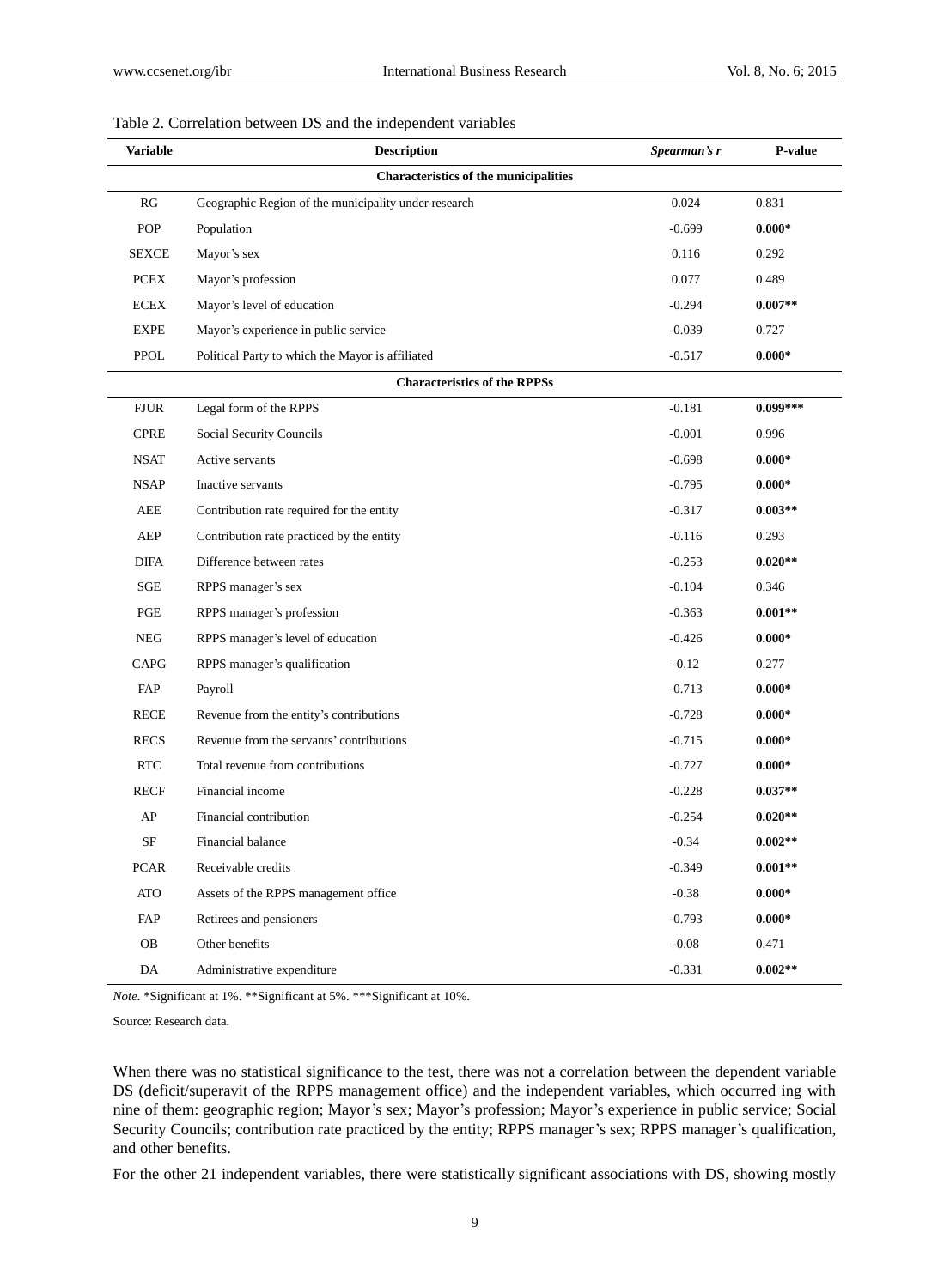a sharp significance at 1%. For those with significance at 1% or 5%, there were statistical evidences of the occurrence of correlation; if the significance was at 10%, only indications of this correlation were shown. The variables that showed significance are discussed below.

Among the characteristics of the municipalities, population presented moderate negative correlation with the value of the variable DS (-0.699), indicating that the increase in the population size reduces the value of the variable SF (increase in the deficit). The Mayor's level of education presented weak and negative relationship with DS (-0.294). So, for mayors with higher education degree, the DS is smaller (the deficit is larger). The Mayor's Political Party presented weak and negative relationship with the value of DS (-0.517). So, the more the mayors are affiliated to the parties closest to the PC do B (see PPOL in Table 1), the higher the deficit of the municipality's system.

Concerning the characteristics of RPPSs, their legal form signaled weak negative correlation (-0.181) with the DS, but provided only indications of occurrence of this relationship. There was moderate and negative (-0.698) correlation between the number of active servants and the DS, and strong and negative (-0.795) in the case of the number of inactive servants. So, if the number of servants (active or inactive) increases, the DS decreases (increase in the deficit), and this becomes more pronounced when there is expansion of inactive. About the contribution rates, it was found weak and negative relationship (-0.317) between the contribution rate required for the entity, the difference between rates (-0.253), and the variable DS. It is assumed that the higher the value of these tax rates, the greater the DS (smaller deficit).

Concerning the RPPS Manager, there was moderate and negative relationship between the manager's profession (-0.363) or manager's level of education (moderate and negative = -0.426) with the variable DS. As to the manager's profession, when it is the case of a civil servant, the value of the DS is larger (smaller deficit). The higher his/her education level, the lower the value of the DS (greater deficit).

When it comes to payroll values (-0.713), revenue from contributions from the entity (-0.728), revenue from contributions of the servants (-0.715) and total revenue of contributions (-0.727), in all cases the correlation the value of DS was moderate and negative with. So, the higher their values, the smaller values of DS, i.e., the increase in revenue is linked to the deficit reduction, and thus these are some of the variables responsible for the defrayal of the RPPSs. It is noteworthy that the monthly value of the entity's active servants payroll is the calculating basis that generates the value of the contributions, so the growth of the amount of this payroll expands the revenues from contributions and shrinks the deficit.

A weak and negative relationship was detected between financial income (-0.228), financial contribution (-0.254), financial balance (-0.34), value of receivables (-0.349), assets of the RPPS management office (-0.38) and administrative costs (-0.331) with the value of the DS. So, the higher the values of these variables, the lower the values of the DS. That is, the growth of the deficit would be tied to the reduction in financial income, balance, receivables, assets, increase in monthly financial contribution and administrative expenditure. The value of retirees and pensioners (-0.793) showed strong and negative correlation with the DS. So, as the total monthly payroll of retirees and pensioners grows, the DS reduces (the deficit increases).

## *4.3 Conditioning Variables of the RPPSs Financial Balance*

Table 3 presents the result of adequacy and efficiency of the cross-section multiple regression model obtained.

|            | <b>Sum of Squares</b> | df | <b>Mean Square</b> | <b>Test F</b> | Sig.† P-value |
|------------|-----------------------|----|--------------------|---------------|---------------|
| Regression | $1.74310E + 20$       |    | $5.81033E+19$      | 134.16        | 0.000         |
| Residual   | $3.50796E+19$         | 81 | $4.33082E+17$      |               |               |
| Total      | $2.09390E+20$         | 84 |                    |               |               |

Table 3. Analysis of variance using ANOVA

*Note.* † Statistical significance at 1%.

Source: Research data.

It was possible to verify, by means of ANOVA, which deals with the statistical significance of the model efficiency (whether it can or not be applied with explanatory purpose), that the final equation proved to be suitable for the explanation of the variance of the dependent variable. With statistical significance at 1%, the null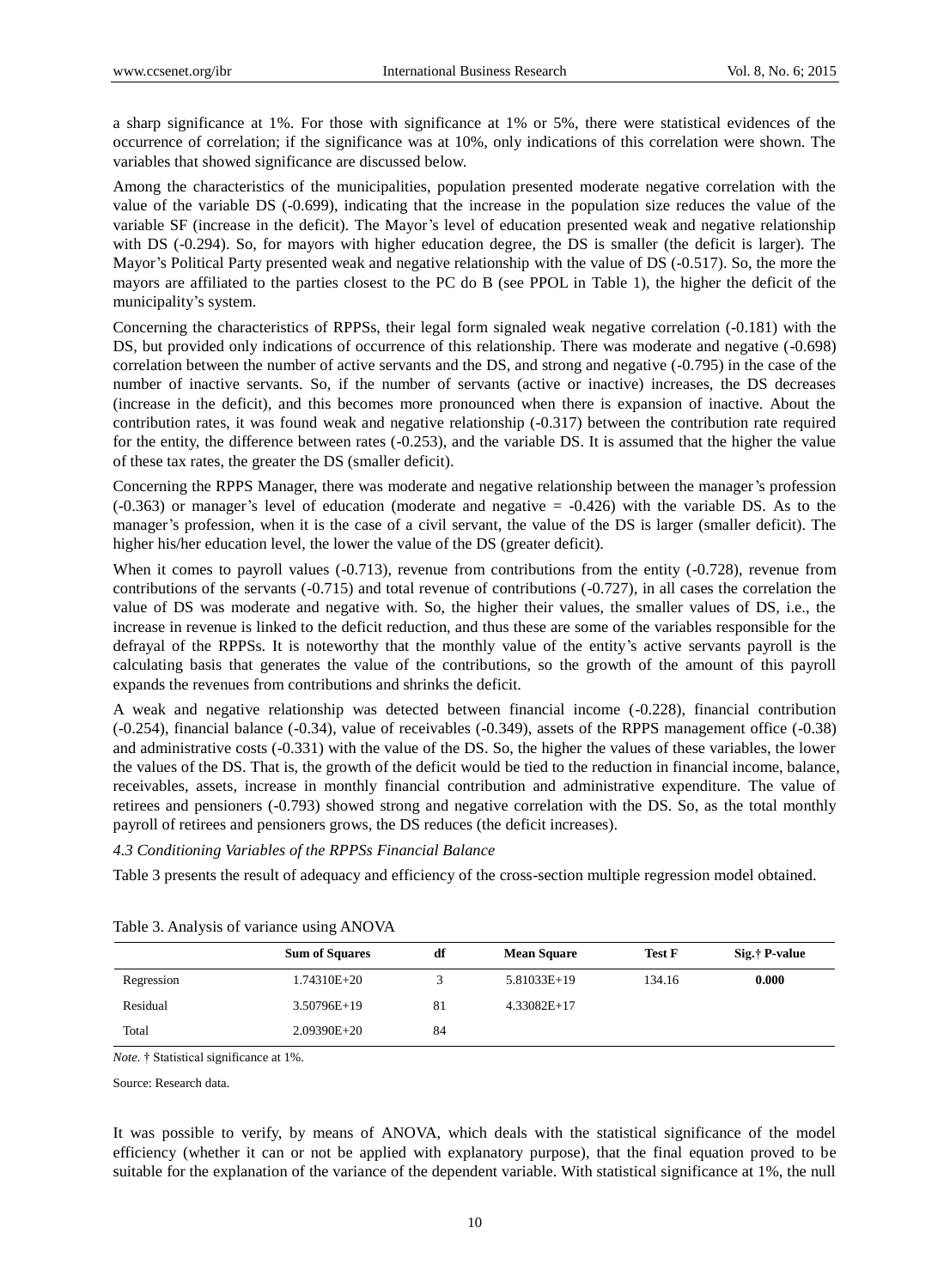hypothesis (H0) that the coefficients of the model are void was rejected, indicating a good adjustment of the regression.

Also, it is important to point out the existence of outliers because they may influence the analyses, causing distortions in the results, for they are different from most of the observations that describe the sample. They make the points of the graph not to be so well distributed, this being the proper situation, in which they concentrate around zero. Thus, the existence of outliers may impair the data normality test, since it can decrease the average down or overestimate it. However, it is unlikely a system that has no outlier.

The graphics of residuals are presented in Figure 1 and indicate the existence of outliers, but have average equal to zero, with constant variance. Then there are some points a little distant from the others and they are more focused.



Figure 1. Residuals

Source: Research data.

After the definition of the final regression model, two tests were carried out: effect and size (Table 4). The first one was used to test the sample power and effect for the t-Student's tests that checked the significance of each of the variables included in the regression model. The second test was carried out for the power and effect of the Fisher's F test, which checked the general adjustment of the model.

| <b>Test</b> | 17 | Effect size  | <b>Statistical power</b> |
|-------------|----|--------------|--------------------------|
| Test t      | 84 | $f^2 = 0.16$ | 95%                      |
| Test F      | 84 | $f^2 = 0.21$ | 95%                      |

Table 4. Statistical power of tests *effect* e *size*

Source: Research data.

The power of the tests was 95%. The effect, due to the size of the sample, was 0.16 to average tests (t-test), and 0.21 for the F-test of variance analysis. These tests also validated the model, allowing for the analysis.

Table 5 presents the test for the coefficients of the variables that make up the final model. The tests present p-value less than the significance level (0.01), indicating that the three variables are required in the adjusted model.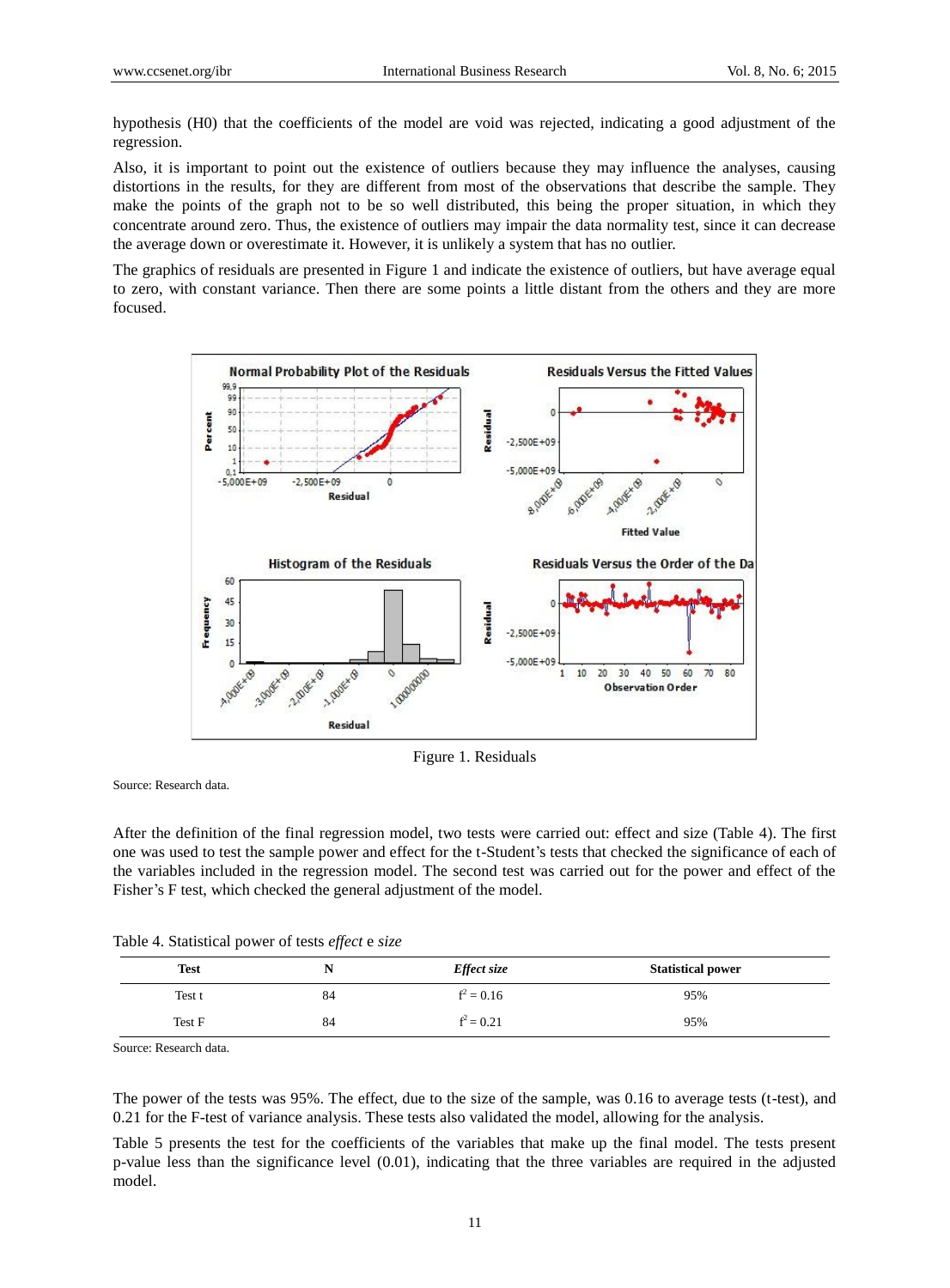| <b>Independent Variables</b> | <b>Estimation</b><br>Coefficients (B) | Statistical t | $\text{Sig.}^{\dagger}$ p-valor | $\mathbb{R}^2$ | Adjusted $\mathbb{R}^2$ | <b>Standard</b><br>deviation | Durbin<br><b>Watson</b> |
|------------------------------|---------------------------------------|---------------|---------------------------------|----------------|-------------------------|------------------------------|-------------------------|
| <b>NSAT</b>                  | $-239.236$                            | $-18.09$      | 0.000                           |                |                         |                              |                         |
| AP                           | $-268.22$                             | $-4.67$       | 0.000                           | 0.837          | 0.862                   | 1.321                        | 2.022                   |
| SF                           | 4.95                                  | 6.48          | 0.000                           |                |                         |                              |                         |

#### Table 5. Conditioning variables of the RPPSs' DS

*Note.* Dependent variable: *Deficit/Superavit* of the RPPS management office (DS); † Statistical significance at 1%.

Source: Research data.

Among the thirty independent variables used to check which ones would explain the DS of RPPSs in the municipalities, three were selected by stepwise method (includes and excludes each variable keeping in the final model those that together better explain the response variable), and all showed statistical significance at the level of 1%. So, those that have not explained or explained very little of the variability of the DS were not included, and those who had a higher correlation with the value of the DS in the exploratory analysis were included, being the major determinants of their behavior. The variable financial balance (SF) was the one which revealed beta coefficient with positive sign, suggesting the possible existence of positive and significant relation between the DS and the balance of RPPSs. On the other side, the variables number of active servants members the RPPS (NSAT) and financial contribution (AP) presented beta coefficients with negative sign, signaling the likely existence of negative (or reverse) and significant relationship between the DS and these variables.

From Table 4, the final equation (Equation 2) obtained for explaining the DS was:

$$
DS_{i} = \beta_{0} - 239.236 \text{NSAT} - 268.22 \text{AP} + 4.95 \text{SF} + \varepsilon
$$
 (2)

Then, the variable DS is a function of the three independent variables selected, being algebraically:

$$
DS = f(NSAT; AP; SF)
$$
\n(3)

The coefficient of determination of the model (R2) was equal to 0.862, showing that the model was well-fitted, because 86.2% of the variability of the value of deficit/superavit are explained by the combined variability of the independent variables, which points out a pronounced explanatory power of the model. The Durbin Watson statistic was equal to 2.0217, close to 2, which shows a good fit. So, all the tests signaled positively, providing the indication that the results have statistical validity and can be analyzed, because they are representative of the sample.

The variable SF signaled that every increase of one unit in the value of financial balance causes the expansion of the deficit/superavit value of RPPS in 4.95. So, increasing the value of SF (of accounting availabilities–available financial resources, banks accounts transactions, financial applications of immediate liquidity, among others) reduces the value of the deficit (if the value is negative) or increases the superavit (if the value is positive). The NSAF variable in its turn suggested that every increase of one unit in the number of active servants linked to RPPS generates the decrease in the value of the DS of RPPS in 239.236. In this way, the growth in the number of active servants expands the value of the deficit. And, the variable AP indicated that every one unit increased in the value of the monthly contribution to cover the benefits causes the reduction of the value of the DS in 268.22. So, the increase in the value of the contribution value increases the deficit. These findings are in agreement with Stiglitz (2000), Giambiagi and Além (2000), and Giambiagi and Tafner (2007), for whom the social security situation has worsened.

The RPPSs have not complied with the determinations of the actuarial calculation and, apparently, the actuarial risk has been staying above the previously estimated, or, if properly projected, one has not been able to provide effective solutions to minimize it. With this, the desired financial balance in the cash flow has not been achieved, occurring disagreement between the amount of inputs and outputs of financial resources in the RPPSs of the municipalities surveyed, even with the enactment of the EC 20/98 and EC 41/2003 and Law 9.717/98, rules that sought to improve the existing social security models.

In addition, there are possibly agency problems and also contractual problems between the Public Administration and the managers of these RPPSs. As a result, agency and transactional costs may be increasing, helping to undermine the performance of the regimes. In this way, there is a need for an effective public governance,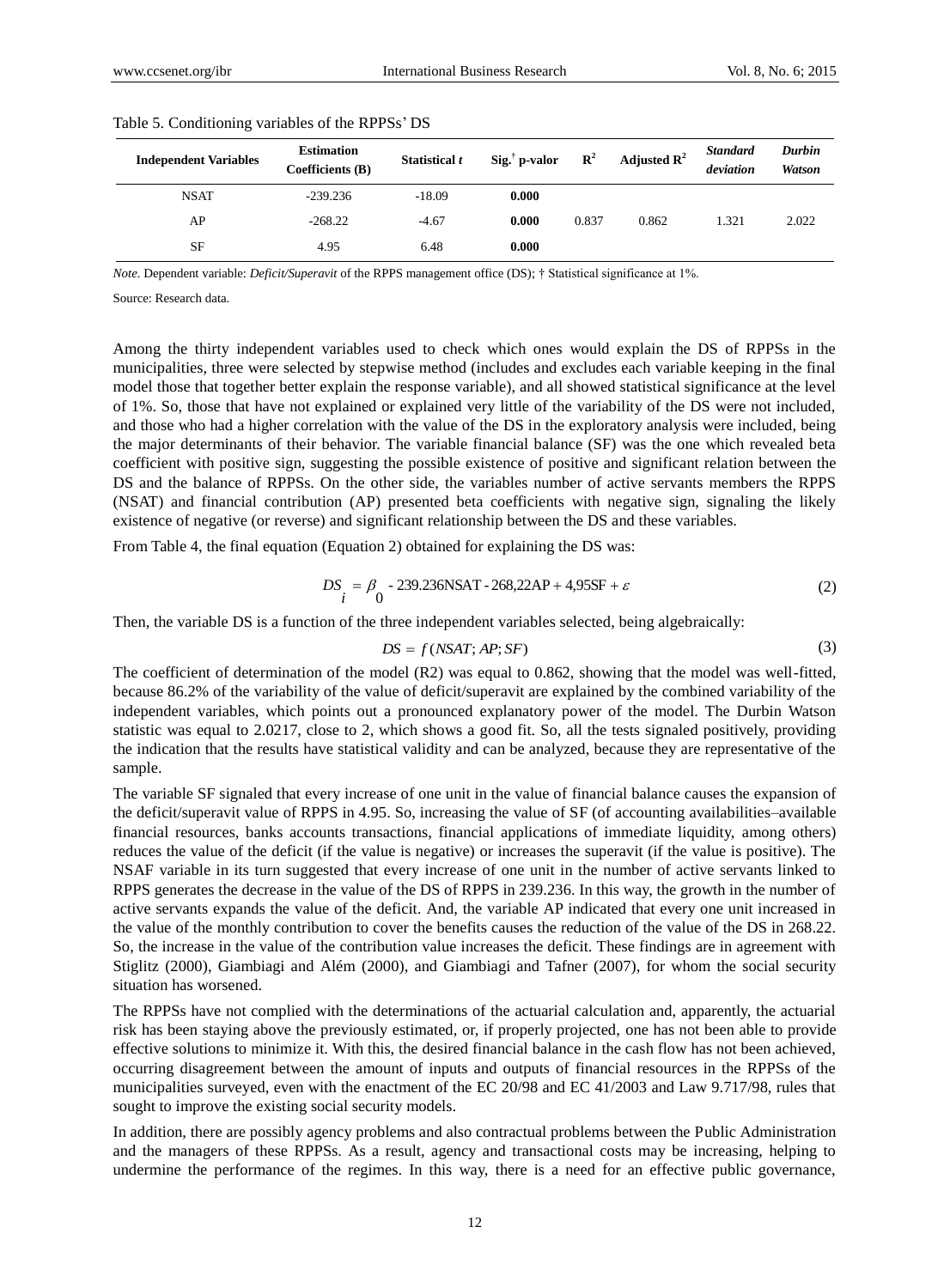especially with accountability by the Public Administration and social control exerted by the servants and other citizens, who help the support of the public machine.

It must be emphasized that there is an imbalance between the estimated amount of contributions and the estimated amount of benefit payments in the RPPSs of municipal public servants. Thus, the total collected resources have been less than the total amount spent on the benefits, extending the inadequacy of the public finances.

## **5. Final Considerations**

The central objective of this study was to identify the conditioning variables of the financial result of RPPSs of municipal public servants in Brazil.

The variables that presented statistically significant correlation with the increase in the deficit were: the municipality population; the Mayor's education level; the Mayor's political party; the increase in the number of active and inactive servants (mostly the inactive); the RPPS Manager's level of education; the reduction in the financial income, in the balance, in the receivable credits, and in the assets; the increase in the monthly contribution, and in administrative expenditure. Those which showed to be related to the reduction and therefore would be related to the defrayal of the RPPSs were: increase in contribution rates, increase of the values of the payroll of servants and of the revenue from contributions (paid by the public entity, the servants and total) and, still, the manager of the RPPS being a professional civil servant also seems to contribute.

The regression analysis showed that: i) the increase in the number of active servants expands the value of the deficit; ii) the growth of the value of the financial contribution expands the value of the deficit; iii) the increase in the financial balance value reduces the value of the deficit or increases the superavit.

The deficit of RPPSs has been shown to be a constant in Brazilian municipalities. So even existing simulations about the risks of the social systems' deficit, aimed at examining the impact of structural reforms in the economy, in the case of the replacement of the allocation system by the capitalization system, the risks (determining variables of the deficit) are several, and comprise the contributor's premature death and disablement, among others. When performing the actuarial calculation, it is pursued to measure the risk intrinsic to the uncertainty around the social security expenditure, which allows the establishment of revenues values that provide the balance of the regimes' cash flow for the coverage of benefits plans. However, the actuarial deficit is caused by the application of outdated rules, which make difficult obtaining new sources of funding, that could stabilize the social security accounts of the entities. The rates of contribution have been being insufficient, and the basic rates should be greater than those defined by the law. However, this could further burden the contributors and may become an unviable solution.

Finally, we conclude that the vast majority of the management offices of the RPPSs that composed the sample showed a deficit in their RPPS, which seems to be common among peers. Thus, it is seen a strong imbalance between the financial value that the office expects to receive from contributions and the value expected to be spent to pay the benefits to public servants. In this context, from the knowledge of the factors that have determined this imbalance, Government actions are necessary (efficient and effective public policies), otherwise there is the risk of the maintaining or worsening of this situation, which may undermine the financial sustainability of these entities, as well as of their servants.

As a contribution of this research to the Academy, we point out the exploration of an incipient theme in scientific researches in Public Administration, been identified here some variables that mostly have contributed to the occurrence of the municipal social security system deficit. But, also, it may be a basis for studies in other areas of knowledge such as demography and actuarial science. To the Public Administration and to the Government, it provides information that may assist in the development of positive public policies, and provide improvement in the institution, in planning and managing these RPPSs, enabling the reduction–maybe the elimination–of this deficit. Still, may achieve or improve the surplus, from the improvement of those variables that have conditioned the negative results. Also, to look for alternatives for financing the public social security and, who knows, foster and use private or complementary social security mechanisms, reducing the costs to the public entity and eliminate the deficit.

As limitation, we had difficulty in obtaining the responses from the RPPSs administrators. As a suggestion, we propose to carry out studies with samples larger than the ones we used, which might indicate other variables that could contribute to a better understanding of the topic and allow the improvement of the Brazilian Public Administration.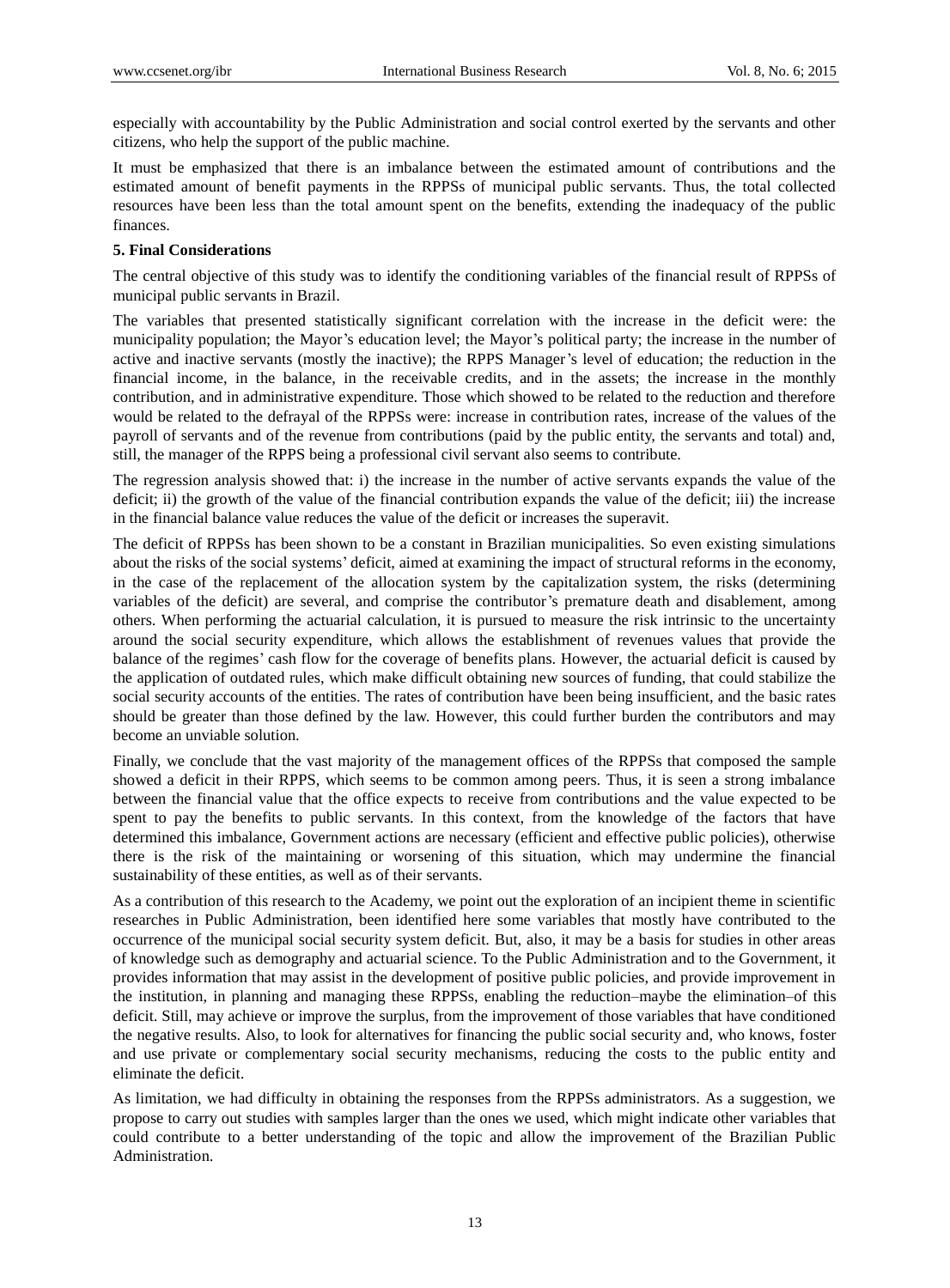#### **Acknowledgements**

The authors thank FAPEMIG (Foundation for Research of the State of Minas Gerais) for financial support.

#### **References**

- Akerlof, G. (1970). The markets for lemons: Quality uncertainly and the market mechanism. *The Quartely Jornal of Economics, 84*(3). 488-500. Retrieved December 05, 2014, from http://staff.bath.ac.uk/ecsjgs/Teaching/Advanced%20Microeconomics/Articles/akerlof.PDF
- Almeida, R. M., & Cruz, M. V. G. (2008). O regime próprio de previdência social no município: Estudo de casos em minas gerais. *Anais do Encontro da Associação Nacional de Pós-Graduação e Pesquisa em Administração*, Rio de Janeiro, RJ. Brasil, 32. Retrieved December 05, 2014, from http://www.anpad.org.br/admin/pdf/APS-B1025.pdf
- Andion, C. (2012). Por uma nova interpretação das mudanças de paradigma na administração pública. *Cadernos Ebape*., *10*(1), 1-19. http://dx.doi.org/10.1590/S1679-39512012000100003
- Bogoni, N. M., & Fernandes, F. C. (2011). Gestão de risco nas atividades de investimento dos regimes próprios de previdência social (RPPS) dos munic pios do Estado do Rio Grande do Sul. *Revista Eletrônica de Administração, 17*(1), 117-148.
- Brasil. (1981). *Constituição da república dos estados unidos do Brasil*. Bras fia.
- Brasil. (1998). *Emenda Constitucional (EC) nº 20, de 15 de dezembro de 1998*. Dispõe sobre as noções gerais do sistema previdenciário brasileiro. Brasília: Senado Federal.
- Brasil. (2002). *Tudo o que você precisa saber sobre a previdência social*. Brasília: MPAS/ACS.
- Brasil. (2005). *Constituição da República Federativa do Brasil: Texto constitucional promulgado em 5 de outubro de 1988*. Bras fia: Senado Federal, Subsecretaria de Edições Técnicas.
- Bresser-Pereira, L. C. (1997). *Reforma do Estado nos anos 90: Lógica e mecanismos de controle*. Brasília: MARE, Cadernos MARE, n. 1.
- Bresser-Pereira, L. C. (1998). *Reforma do Estado para a cidadania: A reforma gerencial brasileira na perspectiva internacional*. São Paulo: Ed. 34.
- Bresser-Pereira, L. C. (2005). Instituições, bom Estado e reforma da gestão pública. *Revista Eletrônica sobre a Reforma do Estado*, nº 1, Mar-Mai.
- Capobiango, R., do Nascimento, A., Silva, E., & Faroni, W. (2013). Reformas administrativas no Brasil: Uma abordagem teórica e crítica. *REGE Revista De GestãO, 20*(1), 61-78. http://dx.doi.org/10.5700/issn.2177-8736.rege.2013.62000
- Cardoso, S. C. P., Fontoura, F. R. S., Capelo Júnior, E., Rocha, A. S., Câmara, S. F., & Batista, P. C. S. (2004). Um modelo de avaliação de obrigações previdenciais de regimes capitalizados de previdência na administração pública. *Anais do Encontro de Administração Pública e Governança*, Rio de Janeiro, RJ. Brasil, 1. Retrieved December 05, 2014, from http://www.anpad.org.br/diversos/trabalhos/EnAPG/enapg\_2004/2004\_ENAPG243.pdf
- Castro, C. A. P., & Lazzari, J. B. (2002). *Manual de direito previdenciário*. São Paulo: LTr.
- Collis, J., & Hussey, R. (2005). *Pesquisa em administração: Um guia prático para alunos de graduação e pós-graduação* (2nd ed.). Porto Alegre: Bookman.
- Conde, N. C., & Ernandes, I. S. (2007). *Atuária para não atuários*. São Paulo: Associação Brasileira das Entidades Fechadas de Previdência Complementar.
- Cunha, M. A. V. C., Duclós, L. C., & Barbosa, A. F. (2006). Institucionalização do e-governo como instrumento de legitimidade da governança eletrônica no setor público no Brasil, Chile e Peru. *Anais do Encontro da Associação Nacional de Pós-Graduação e Pesquisa em Administração*, Salvador, Bahia. Brasil, 30. Retrieved December 05, 2014, from http://www.anpad.org.br/enanpad/2006/dwn/enanpad2006-adic-2856.pdf
- Delgado, G. C., Querino, A. C., Rangel, L., & Stivali, M. (2006). *Avaliação de resultados da lei do fator previdenciário (1999-2004)*. Brasília: IPEA. Retrieved December 05, 2014, from http://www.ipea.gov.br/portal/index.php?option=com\_content&view=article&id=4329%3Atd-1161-avaliac ao-de-resultados-da-lei-do-fator-previdenciario-1999-2004&catid=308%3A2006&directory=1&Itemid=1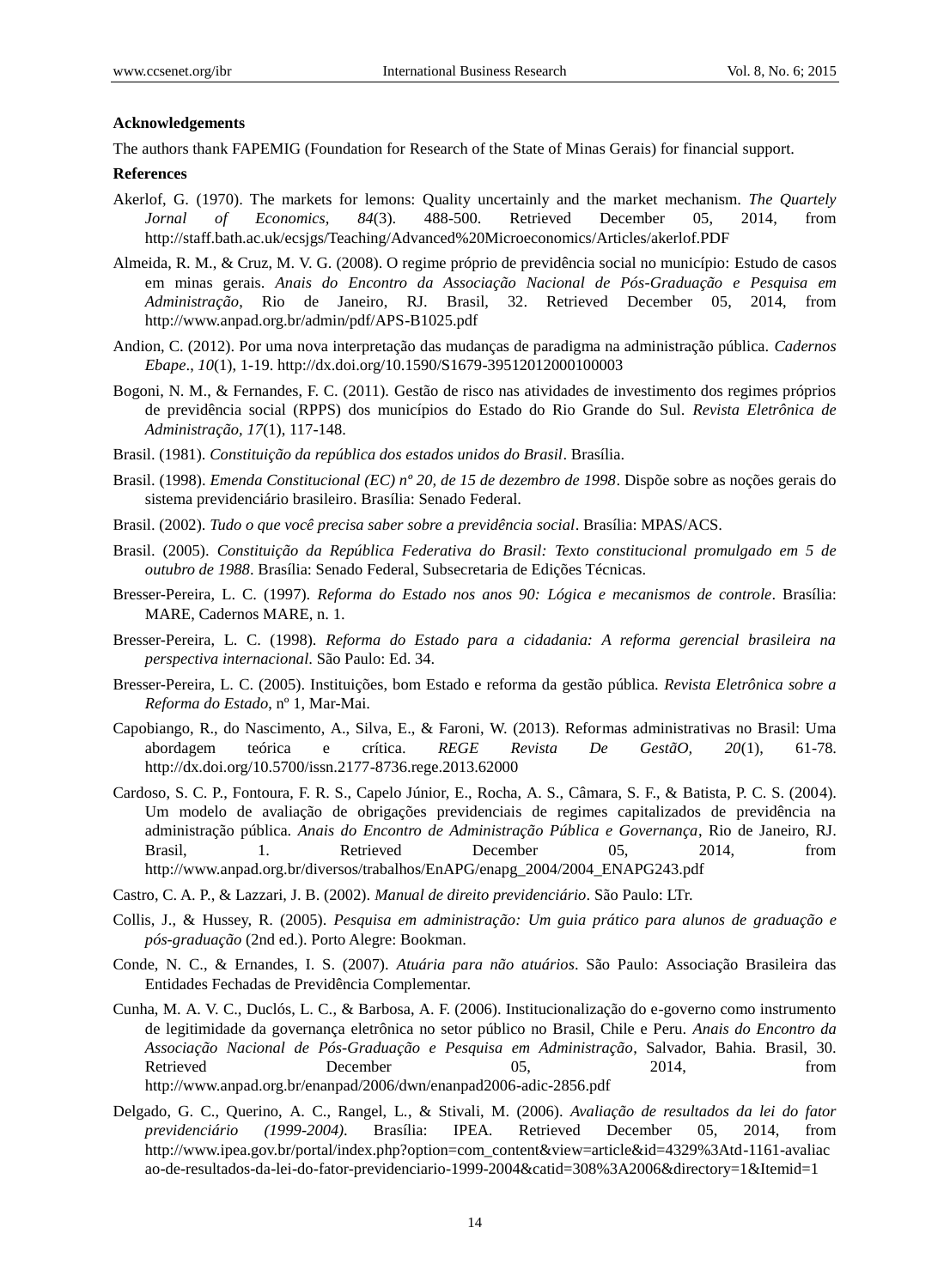- Denhardt, J. V., & Denhardt, R. B. (2003). The new public service. serving, not steering. New York: M.E Sharpe.
- Denhardt, R. B. (2011). *Teorias da Administração Pública*. São Paulo: Cengage Learning.
- Diniz, E. (2000). *Globalização, reformas econômicas e elites empresariais*. Rio de Janeiro: Editora FGV.
- Ellery Jr. R. G., & Bugarin, M. N. S. (2003). Previdência social e bem estar no Brasil. *Revista Brasileira de Economia*, *57*(1), 27-57. http://dx.doi.org/10.1590/S0034-71402003000100003
- Farah, M. F. S., & Barboza, H. B. (2001). *Novas experiências de gestão pública e cidadania*. Rio de Janeiro: FGV.
- Ferli, E., Ashburner, L., Fitzgerald, L., & Pettigrew, A. (1996). *The new public management in action*. Oxford: Oxford University Press. http://dx.doi.org/10.1093/acprof:oso/9780198289029.001.0001
- Forza, C. (2002). Survey research in operations management: A process based perspective. *International Journal of Operations & Production Management*, *22*(2), 152-194. http://dx.doi.org/10.1108/01443570210414310
- Frey, K. (2007). Governança urbana e participação pública. *Revista de Administração Contemporânea-Eletrônica*, *1*(1), 136-150. Retrieved December 05, 2014, from http://anpad.org.br/periodicos/arq\_pdf/a\_629.pdf
- Giambiagi, F., & Além, A. C. (2000). *Finanças públicas: Teoria e prática no Brasil*. Rio de Janeiro: Campus.
- Giambiagi, F., Zylberstajn, H., Afonso, L. E., Souza, A. P. F., & Zylberstajn, E. (2007). Impacto de reformas paramétricas na previdência social brasileira: Simulações alternativas. *Anais do Encontro da Associação Nacional de Pós-Graduação e Pesquisa em Administração*. Rio de Janeiro, RJ. Brasil, 31. Retrieved December 05, 2014, from http://www.anpad.org.br/~anpad/eventos.php?cod\_evento=1&cod\_edicao\_subsecao=280&cod\_evento\_edic ao=33&cod\_edicao\_trabalho=7083
- Hair, Jr. J. F., Black, W. C., Babin, J. B., Anderson, R. E., & Tatham, R. L. (2009). *Análise multivariada de dados* (6th ed.). Porto Alegre: Bookman.
- Izerrougene, B. (2009). A macroeconomia da previdência social. *Revista de Economia Contemporânea, 13*(1), 31-46. http://dx.doi.org/10.1590/S1415-98482009000100002
- Kickert, W. J. M., Klijn, E. H., & Koppenjan, J. F. M. (1997). Introduction: A management perspective on policy networks. In W. J. M. Kickert, E. H. Klijn, & J. F. M. Koppenjan (Eds.), *Managing complex networks: Strategies for the public sector* (pp. 1-14). London: SAGE. http://dx.doi.org/10.4135/9781446217658
- Kissler, L., & Heidemann, F. G. (2006). Governança pública: Novo modelo regulatório para as relações entre Estado, mercado e sociedade? *Revista de Administração Pública*, *40*(3), 479-499. http://dx.doi.org/10.1590/S0034-76122006000300008
- Kreter, A. C., & Bacha, C. J. C. (2006). Avaliação da eqüidade da previdência no meio rural do Brasil. *Revista de Economia e Sociologia Rural*, *44*(3), 467-502. http://dx.doi.org/10.1590/S0103-20032006000300006
- Kuschnir, K. (1993). *Política e mediação cultural: Um estudo da câmara municipal do Rio de Janeiro*. Dissertação de mestrado. Universidade Federal do Rio de Janeiro, Rio de Janeiro, RJ., Brasil.
- Leite, A. R., Ness Jr., W. L., & Klotzle, M. C. (2010). Previdência social: Fatores que explicam os resultados financeiros. *Revista de Administração Pública, 44*(2), 437-457. http://dx.doi.org/10.1590/S0034-76122010000200011
- Lopez, F. G. (2004). A política cotidiana dos vereadores e as relações entre executivo e legislativo em âmbito municipal: O caso do município de Araruama. *Revista de Sociologia e Política*, (22), 153-177. http://dx.doi.org/10.1590/s0104-44782004000100012
- Ministério da Previdência e Assistência Social (MPAS). (2011). *A previdência*. Retrieved April 05, 2014, from http://www.mpas.gov.br
- MPS. (2014). *Deficit da Previdência Social*. Retrieved December 05, 2014, from http://www.previdencia.gov.br/noticias
- Neter, J., Kutner, M., Wasserman, W., & Nachtsheim, C. (1996). *Applied linear statistical models*. New York: McGraw-Hill.
- Ogasavara, R. S. (1998). *Previdência dos servidores públicos: Riscos e oportunidades*. Brasília: Tesouro Nacional. Retrieved December 05, 2014, from